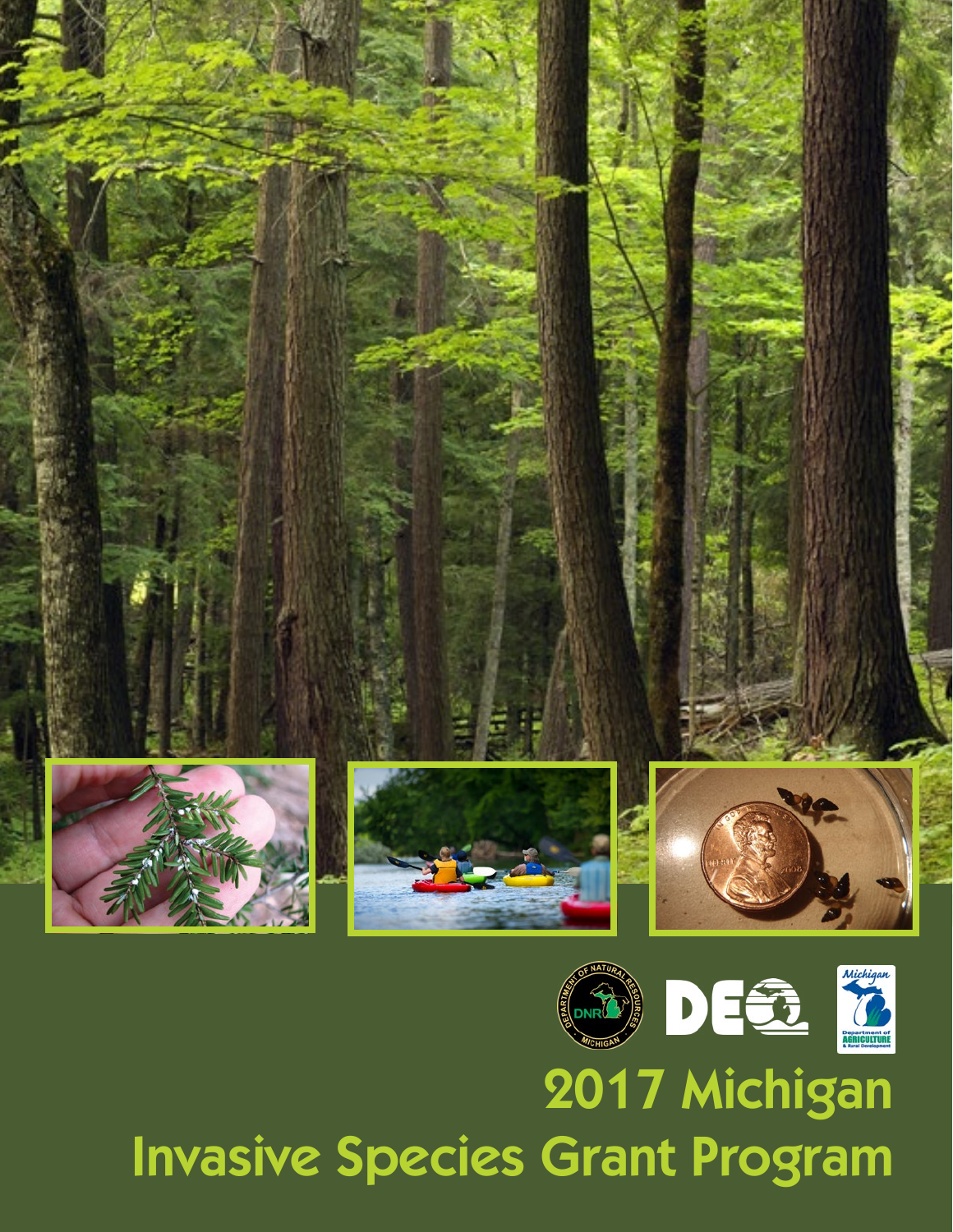#### **MICHIGAN DEPARTMENT OF NATURAL RESOURCES MISSION STATEMENT**

 enjoyment of the state's natural and cultural resources for current and future generations. The Michigan Department of Natural Resources is committed to the conservation, protection, management, use and

## **NATURAL RESOURCES COMMISSION STATEMENT**

 The Natural Resources Commission, as the governing body for the Michigan Department of Natural Resources, provides a strategic framework for the Michigan DNR to effectively manage your resources. The NRC holds monthly, public meetings throughout Michigan, working closely with its constituencies in establishing and improving natural resources management policy.

 origin, religion, disability, age, sex, height, weight or marital status under the U.S. Civil Rights Acts of 1964 as amended, 1976 MI PA 453, 1976 MI PA 220, Title V of the Rehabilitation Act of 1973 as amended, and the 1990 Americans with The Michigan Department of Natural Resources (DNR) provides equal opportunities for employment and access to Michigan's natural resources. Both State and Federal laws prohibit discrimination on the basis of race, color, national Disabilities Act, as amended.

 If you believe that you have been discriminated against in any program, activity, or facility, or if you desire additional information, please write: Human Resources, Michigan Department of Natural Resources, PO Box 30028, Lansing, MI 48909-7528, or Michigan Department of Civil Rights, Cadillac Place, 3054 West Grand Blvd, Suite 3-600, Detroit, MI 48202.

For information or assistance on this publication, contact Grants Management, Michigan Department of Natural Resources, P.O. Box 30425, Lansing, MI 48909-7925.

This publication is available in alternative formats upon request.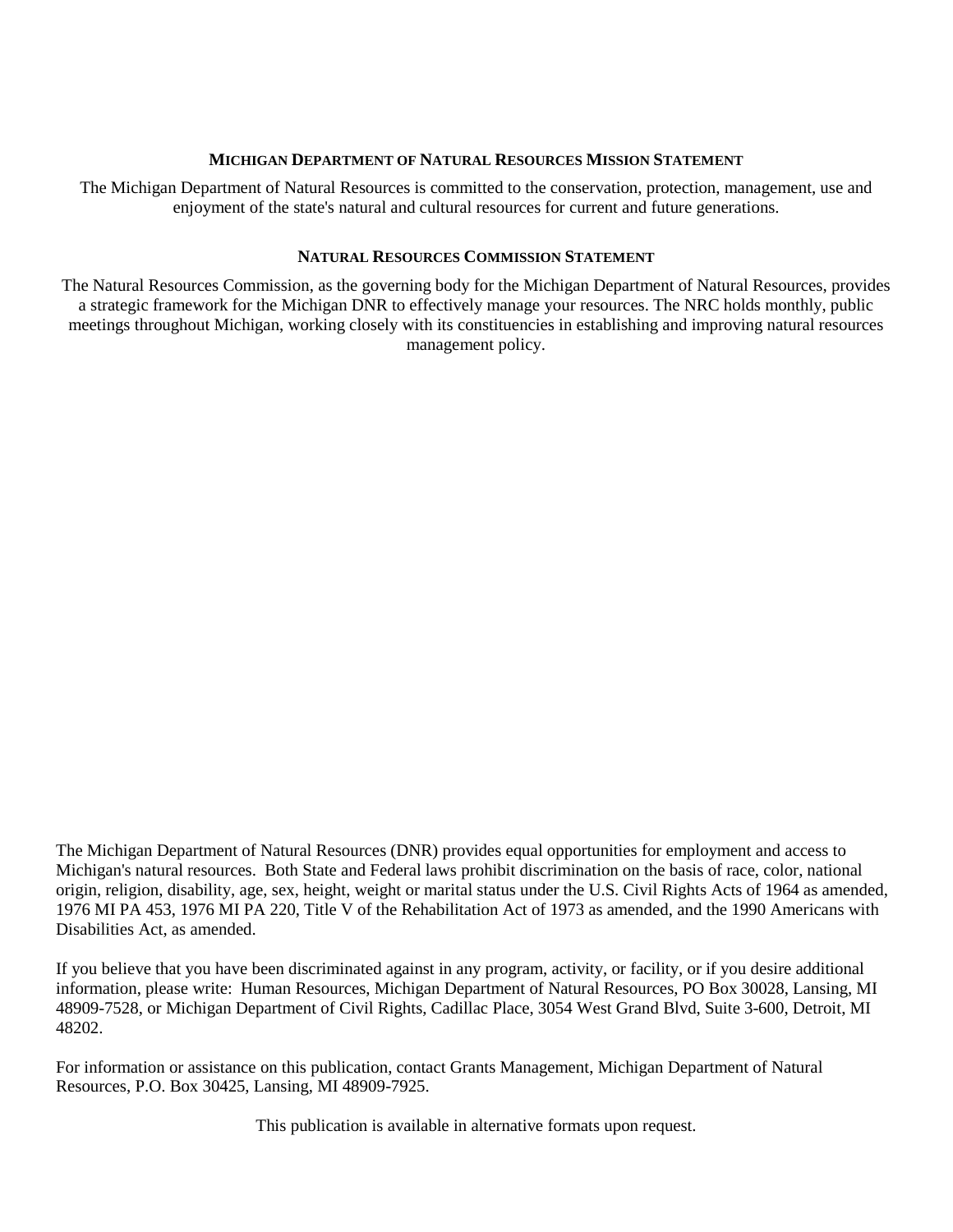# **TABLE OF CONTENTS**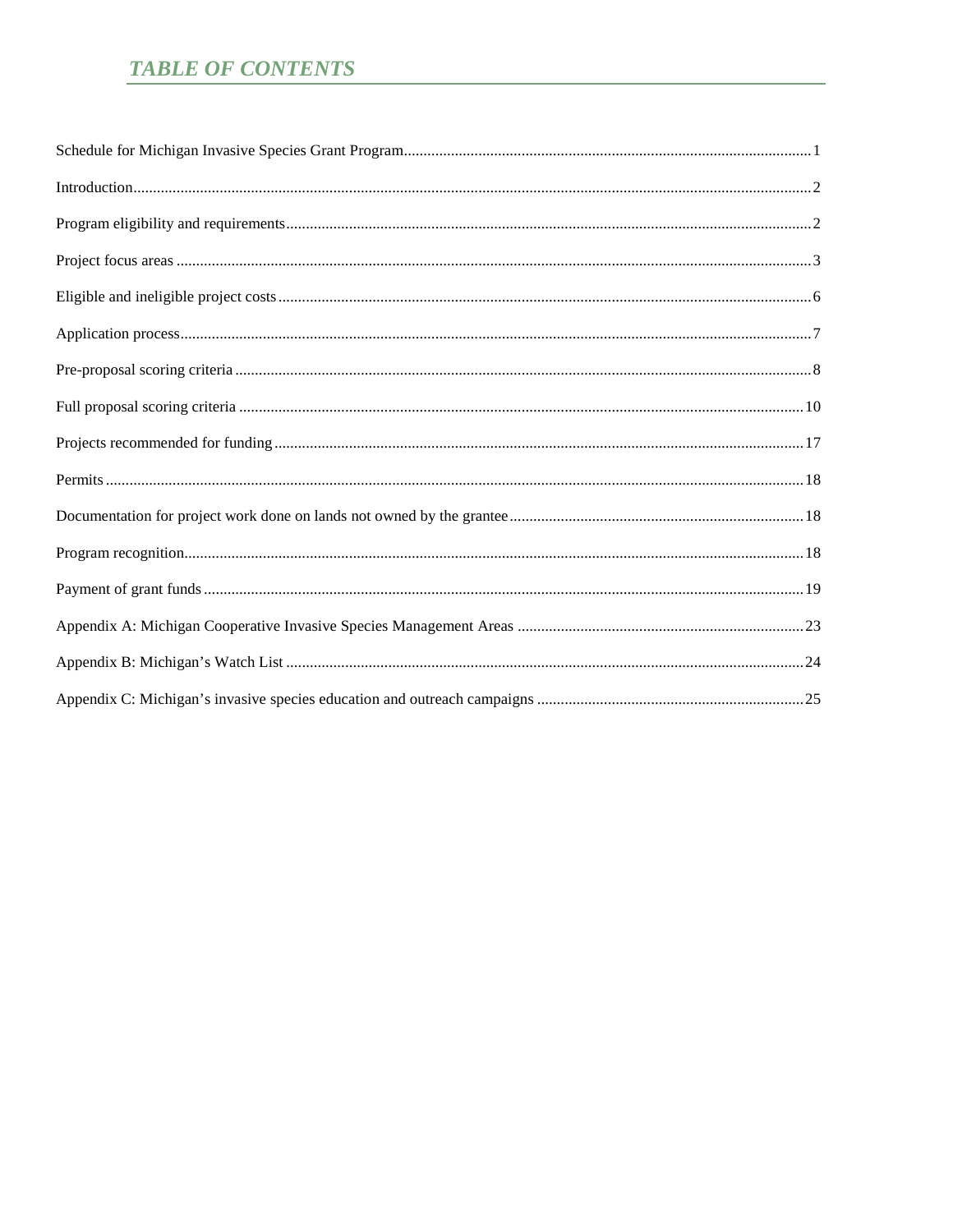# *SCHEDULE FOR MICHIGAN INVASIVE SPECIES GRANT PROGRAM*

<span id="page-3-0"></span>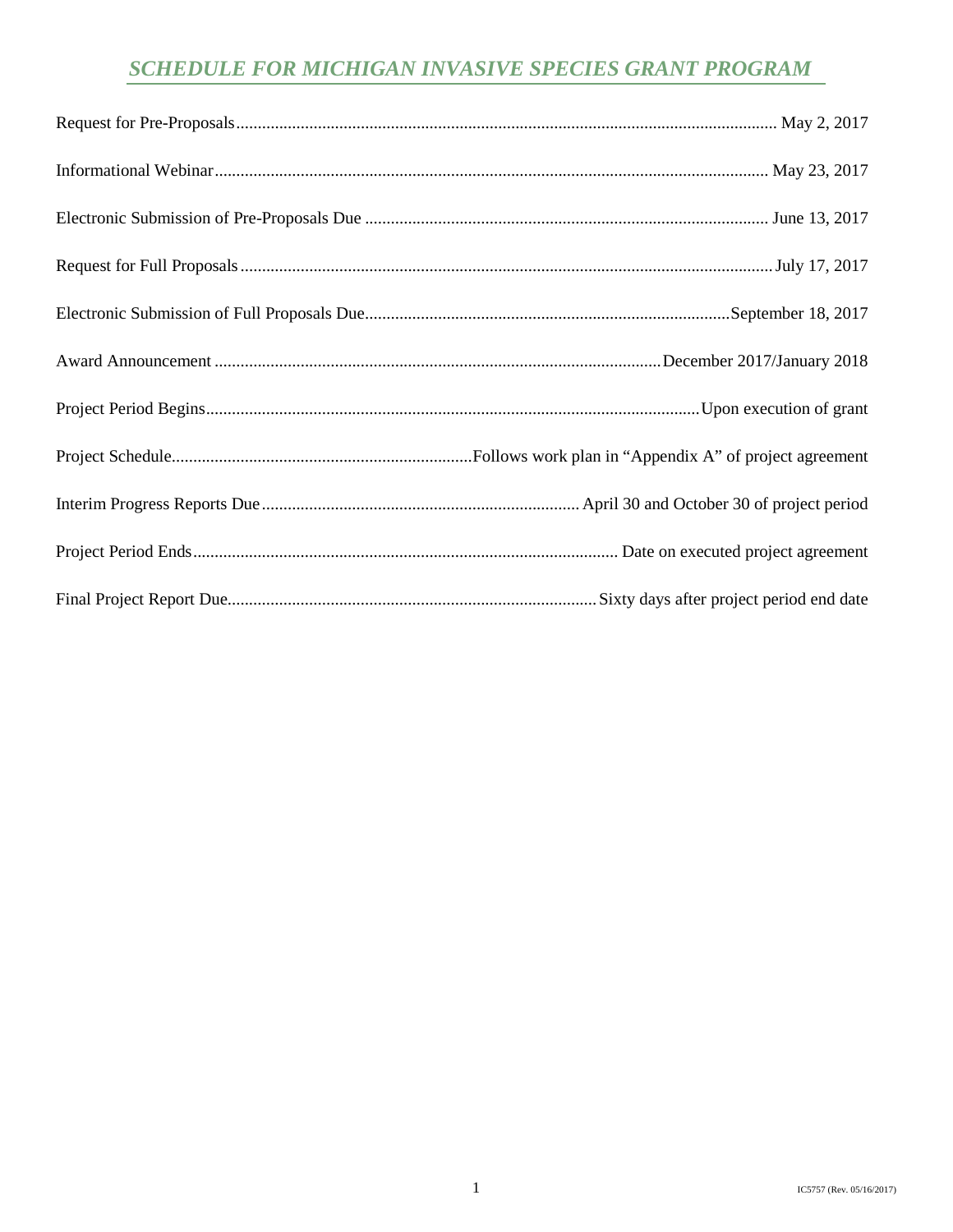# *INTRODUCTION*

<span id="page-4-0"></span> The Michigan Invasive Species Grant Program (MISGP) is a competitive state grant program started in 2014 and available each year that the state legislature appropriates funding. Over \$11 million in invasive species grant funds have been awarded since its inception. Up to \$3.6 million is expected to be available for the 2017 grant cycle.

 The purpose of the MISGP is to provide funding and technical assistance to prevent, detect, eradicate, and control Rural Development (DARD). Collectively, these three departments are known as the Quality of Life (QOL) agencies. terrestrial and aquatic invasive species. Administration of the MISGP is handled through the Michigan Department of Natural Resources (DNR) in collaboration with the Departments of Environmental Quality (DEQ) and Agriculture and

The QOL agencies have developed the following plans to manage invasive species:

- Michigan's Aquatic Invasive Species State Management Plan
- Michigan's draft Terrestrial Invasive Species State Management Plan (anticipated to be final by Summer 2017)

## *PROGRAM ELIGIBILITY AND REQUIREMENTS*

## <span id="page-4-1"></span>**ELIGIBLE APPLICANTS**

- Local, state\*, federal, or tribal units of government
- Non-profit organizations
- Universities

Proposals that are collaborative in nature will receive higher scoring than proposals representing individual agencies or organizations.

\*State agencies should contact the MISGP program manager prior to preparing an application.

#### **PROJECT AREA**

MISGP projects must be conducted in Michigan or on Michigan waters.

## **PARTNERS AND COLLABORATORS**

Project partners receiving money from the grant must be eligible applicant organizations. Project partners are subject to the same requirements for progress reporting, contracting and reimbursement documentation as the applicant agency.

 are considered contractors, subject to state procurement requirements which require awarding work to the lowest qualified Project collaborators are organizations that are not eligible applicants. Project collaborators may work on the project but quote or bid (see Payment of Grant Funds section). Project collaborators may make documented donations to the project.

## **GRANT LIMITS**

The minimum grant amount is \$25,000 and the maximum grant amount is \$400,000.

## **MATCH REQUIREMENTS**

 necessary part of the project. Eligible local match includes: cash; donations of materials, equipment or supplies; staff; may not be used as match. This is not a federal grant program and federally negotiated indirect rates do not apply. The applicant must provide 10% of the total project cost in the form of local match. Match must be an integrated, relevant grant awards; or volunteer labor. Match may not consist of waived indirect costs. Indirect rates in excess of 10%

## **TIMEFRAME**

 Project duration may be from 1 to 3 years, with work commencing within the first 60 days of grant execution. Phased projects to initiate or continue work may be submitted. Funding of one phase of a project does not guarantee funding for subsequent phases.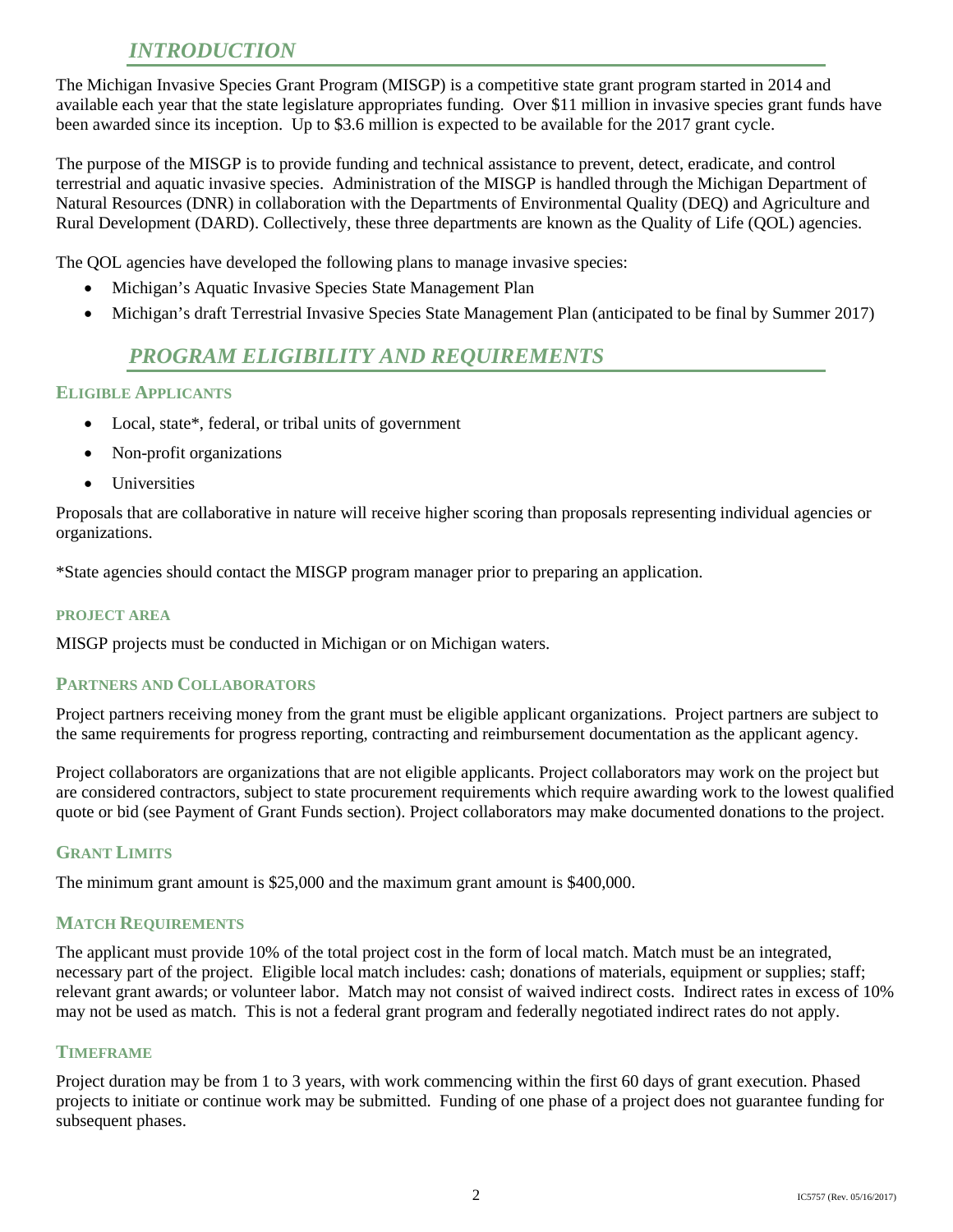## **PROGRAM GOALS**

 invasive species (TIS) and aquatic invasive species (AIS) in Michigan. The main objectives of the MISGP are to: This program is designed to address strategic issues of prevention, detection, eradication, and control for both terrestrial

- Prevent new introductions of invasive species through outreach and education
- Monitor for new invasive species and expansion of existing invasive species
- Respond to and conduct eradication efforts for new findings and range expansions
- Manage and control key colonized species in a strategic manner

## **PROGRAM METRICS**

- Statewide coverage of Cooperative Invasive Species Management Areas (CISMAs)
- Response to early detections of invasive species
- Education and outreach to Michigan citizens
- Increased management and control of terrestrial and aquatic invasive species

# *PROJECT FOCUS AREAS*

<span id="page-5-0"></span> The six focus areas outlined below were determined to be the current priorities for statewide strategic investment in invasive species prevention, detection, eradication, and control.

 both tiers of Focus Area 1. Individual proposals will only be applicable to one focus area, but applicants may submit separate proposals under more than one focus area. Cooperative Invasive Species Management Areas (CISMAs) may apply under any Focus Area and

 Proposals that demonstrate the greatest strategic advantage and technical merit will receive the highest scores. The intent of the program is to fund proposals that will provide the strongest outcomes for invasive species management in the state. A focus area may not be funded if there is a lack of interested applicants or strength in proposals.

## *Focus Area 1. Prevention, detection, and control activities by Cooperative Invasive Species Management Areas*

New to 2017, this focus area will have two tiers. Please read the descriptions carefully to ensure you apply to the correct tier.

## Tier 1: Core Function Funding (up to \$60,000 per CISMA per one year project)

 This tier of funding is only available to previously funded CISMAs meeting eligibility requirements outlined in the preproposal scoring criteria section.

Tier 1 provides funding for core functions of a Cooperative Invasive Species Management Area (CISMA; Appendix A) on an annual basis. Core functions are any essential staffing or activities to maintain the minimal framework to prevent, detect, and control invasive species within the CISMA's geographical boundary.

Up to \$1.0 million will be available for Tier 1 funding to achieve strategic plan goals and objectives.

## Tier 2: New CISMA and Existing CISMA Project Funding (\$25,000 - \$150,000 per two year project)

 and animal species that threaten the aquatic and terrestrial environments in the proposed project area (Appendix B). Tier 2 provides funding for CISMA projects that prevent, detect, and/or control invasive species. Priority will be given to proposals that: 1) create new CISMAs, including developing a strategic plan, and 2) implement existing strategic plans (including the CISMA's and other strategic action plans) by established CISMAs. Projects should use standard procedures to detect invasive species, treat infestations with appropriate methods, and monitor locations afterwards. Applicants should demonstrate commitment to long-term monitoring, treatment, and restoration efforts beyond the grant period. Competitive projects will incorporate education and outreach elements that involve the public in the prevention, detection, and control of invasive species. Applicants are encouraged to include early detection activities for invasive insect, plant,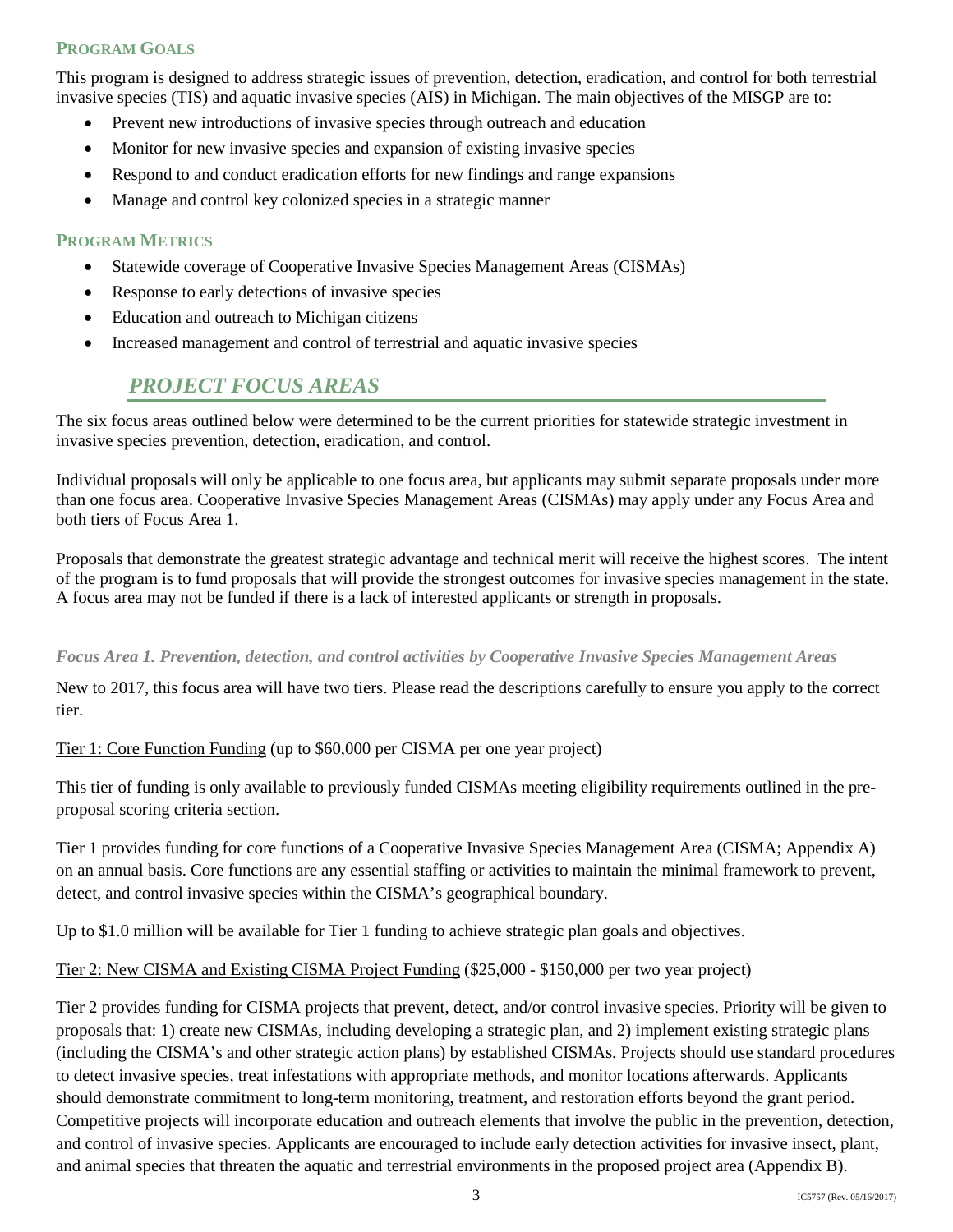## *Focus Area 2: Advancing aquatic invasive plant control in Michigan waters*

 evaluating strategies for control. Priority will be given to proposals that contribute to long-term aquatic ecosystem Projects in this focus area will advance control of aquatic invasive plants in Michigan's waters by implementing and stability for Michigan's waters. Applicants are encouraged to evaluate innovative methods or integrated approaches that use a combination of chemical, mechanical, and/or biocontrol techniques. Proposals should be strategic and have a method to evaluate the results of the project. Anticipated outcomes of projects should advance the understanding of aquatic invasive plant control and produce guidance for effective and efficient AIS management in Michigan. Projects that will improve the current control techniques for Eurasian watermilfoil, its hybrids, and starry stonewort are examples. This focus area is not intended to support maintenance or routine plant treatments.

## *Focus Area 3: Detection and surveillance for terrestrial invasive species*

 The goal of this focus area is to improve knowledge of the distribution and abundance of one or more of the following balsam woolly adelgid. Projects must include systematic surveillance and detection in specific regions of the state or statewide over public and private lands. Proposals must outline strategies and protocols that will result in a high high priority terrestrial invasive species: hemlock woolly adelgid, Asian longhorned beetle, thousand cankers disease, and confidence in absence and presence data. Applicants must demonstrate an ability to collect, manage and report spatial data in support of the state's existing early detection and response efforts.

## *Focus Area 4: Reducing the risk of spreading invasive species through firewood transport*

 Invasive species can spread through the transport of untreated firewood. This focus area will help reduce the risk of invasive species spread through firewood by increasing the number of citizens using certified\* firewood and decreasing the number of citizens moving non-certified firewood. Projects may focus on increasing the production and availability of certified firewood in the state through public-private partnerships. Projects may also focus on targeted outreach and messaging to firewood users such as campers, fuelwood users, and cottage renters or owners. Reasonable equipment costs may exceed the MISGP equipment maximum.

 \*Firewood that has been certified by the United States Department of Agriculture's Animal and Plant Health Inspection Service (USDA-APHIS). Certified firewood must be packaged, bear a USDA compliance stamp and be clearly marked with the producer's name and address. All firewood must be heat treated to 60 degrees Celsius in the center of the largest piece of wood for 60 minutes. Firewood is defined as all wood, split or unsplit, less than 4' in length.

## *Focus Area 5. Prevention of invasive species introduction and spread through recreation*

 activities. Priority recreational activities include boating, angling, trail use, and hunting and trapping. Trail use includes broad in scale (e.g., regional or state); and engage recreationalists in complementary efforts to identify and report new invasive species occurrences. Projects should increase actions by individuals to reduce the risk of introducing and Projects in this focus area will prevent the introduction and/or slow the spread of invasive species from recreational both land trails (hiking, biking, horseback riding, all-terrain vehicles, birding, etc.) and water trails (canoeing, kayaking, etc.). Projects are encouraged to use established campaigns (Appendix C) to inform the public about preventative steps (i.e., decontamination). Ideal proposals will: reach new audiences not yet familiar with the threat of invasive species; be spreading invasive species.

 Purchases of portable boat wash systems, wader wash and boot brush stations, and other decontamination equipment (up to a maximum of \$20,000 per system) will be considered in this focus area. Plans for waste water containment/collection and for obtaining necessary permits or permissions must be included in the application (e.g., DEQ discharge permits, DNR-Parks & Recreation Division permits, or permissions for decontamination systems or stations).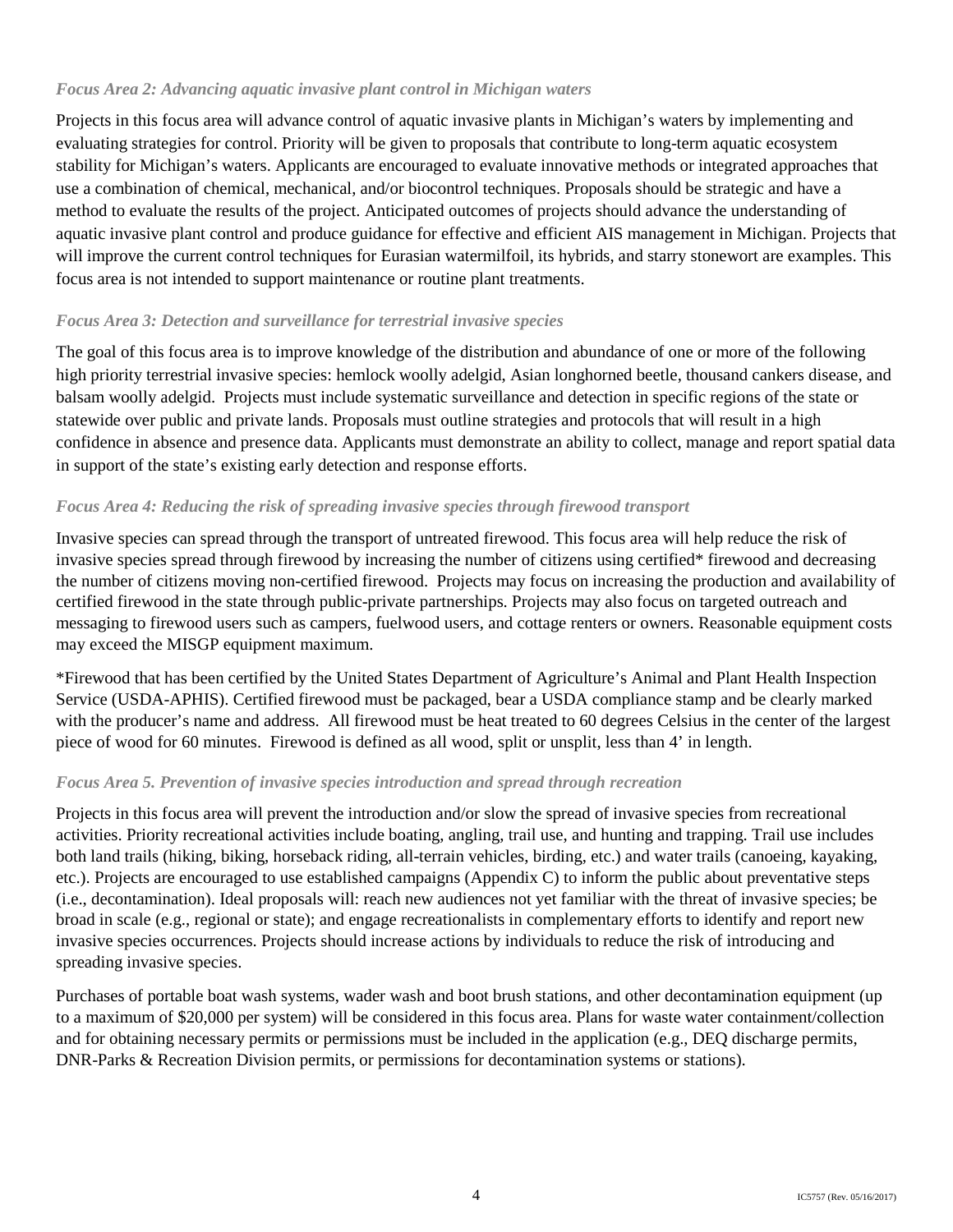## *Focus Area 6. Other projects of demonstrated urgent need*

 demonstrate a clear connection to a need or action identified in one or both SMPs. Proposals may also advance priorities Erie, Huron, Michigan, and Superior; and regional or local planning efforts, including approved watershed management geographic area, and is urgently needed. Project concepts that are outside the other focus areas, but pertain to implementing other aspects of Michigan's Aquatic and Terrestrial Invasive Species State Management Plans (SMPs), will be given consideration. Proposals should identified in other plans, strategies, or strategic planning efforts that are separate but complementary to the SMPs, such as: Michigan's Wildlife Action Plan; Michigan's Water Strategy; the Lakewide Action and Management Plans for Lakes plans. Staff reviewers must have access to any other plans that are referenced in the proposal. Desirable projects will demonstrate that the activity will significantly advance invasive species management or knowledge, will benefit a broad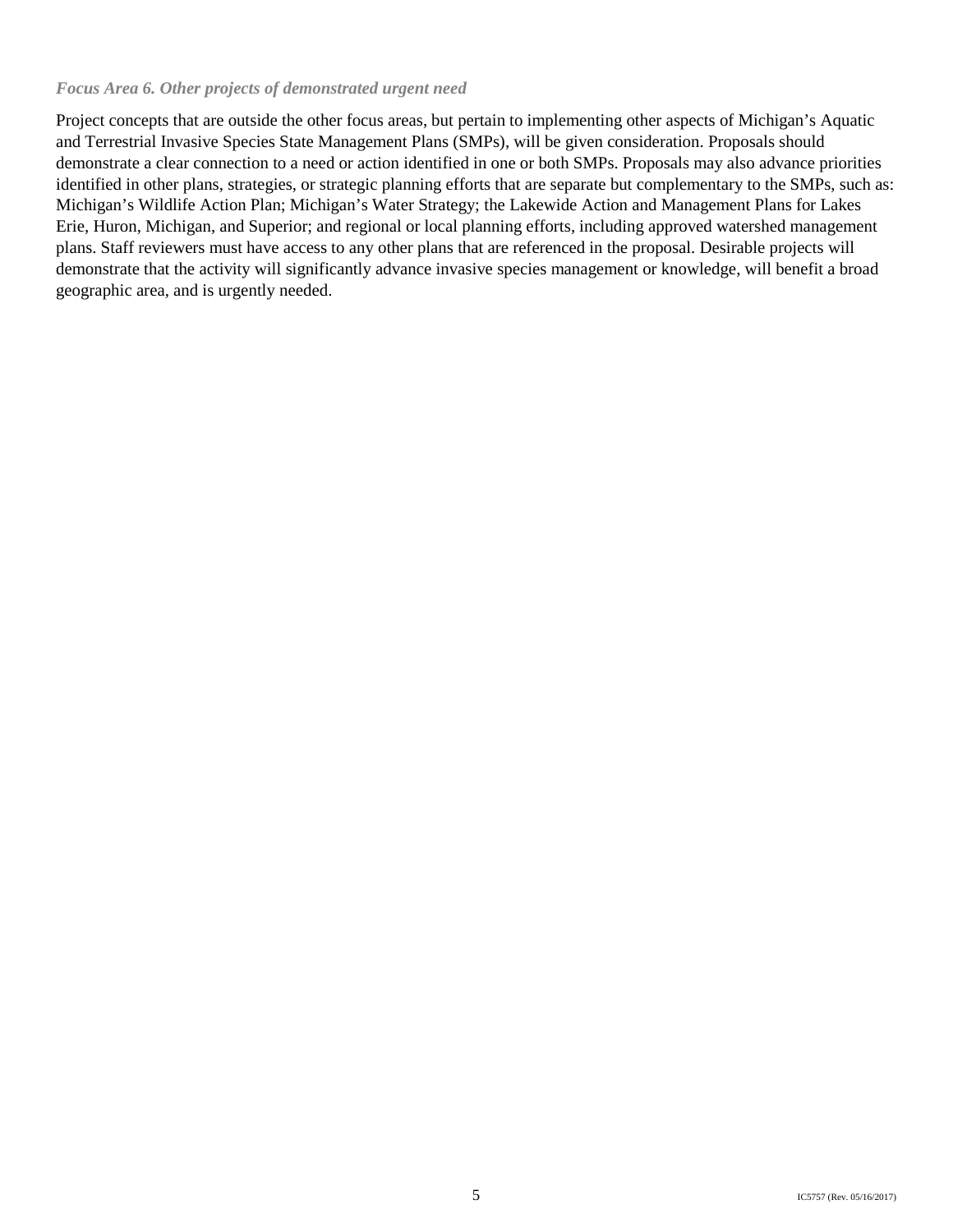# *ELIGIBLE AND INELIGIBLE PROJECT COSTS*

<span id="page-8-0"></span> The following guidelines have been developed for the MISGP. Projects containing ineligible costs may be approved for funding; however, ineligible costs will not be reimbursed. Ineligible costs may not be used as local match.

 Only costs directly associated with completing the project and incurred during the project period (after project execution and before project end date) are eligible for reimbursement. **Please see the DNR Review of Reimbursement Requests section for documentation required to support eligible costs.** 

## **ELIGIBLE COSTS**

## **Personnel**

- • Salaries and fringe benefits for direct labor
- Donated services (credited at professional wage)
- • Volunteer labor (credited at minimum wage)
- Graduate student tuition and fees (approved on a case-by-case basis)

## **Supplies, Material and Equipment**

- Supplies and materials (purchased or donated)
- Contractual services
- Equipment (purchased, donated, or rented). Purchased equipment may not exceed \$2,499 per item. If equipment is purchased in pieces and assembled, the total of the pieces used in assembly may not exceed \$2,499.
- Boat wash, wader wash stations, boot wash stations, and other decontamination equipment (\$20,000 limit)
- Equipment related to increasing the production and availability of certified firewood may exceed the \$2,499 item cap and will be considered on a case-by-case basis

## **Travel**

- Mileage for compensated workers when using personal or agency vehicles for project travel (see current [State Travel Rates\)](http://www.michigan.gov/dtmb/0,5552,7-150-9141_13132---,00.html)
- Lodging for compensated workers (volunteers not eligible)
- Meals for compensated workers in travel status (see current [State Travel Rates\)](http://www.michigan.gov/dtmb/0,5552,7-150-9141_13132---,00.html)
- Onsite group meals for volunteer laborers (see current [State Travel Rates\)](http://www.michigan.gov/dtmb/0,5552,7-150-9141_13132---,00.html)

## **Other**

 • Permit application fees for permits required for the project

## **Indirect**

• Indirect costs for the entire project (applicant and partners) may not exceed more than 10% of the total project cost

## **INELIGIBLE COSTS**

- specified in the project agreement or amendment • Costs incurred outside of the project period
- • Salaries/fringes of individuals not working directly on the project
- Meals, lodging, salaries, conference fees and speaker fees for compensated workers attending conferences not related to the project
- Lodging and mileage for volunteer laborers
- • Equipment purchases over \$2,499 per unit
- Indirect/overhead greater than 10% of the total project cost
- Indirect may not be waived to meet the 10% required match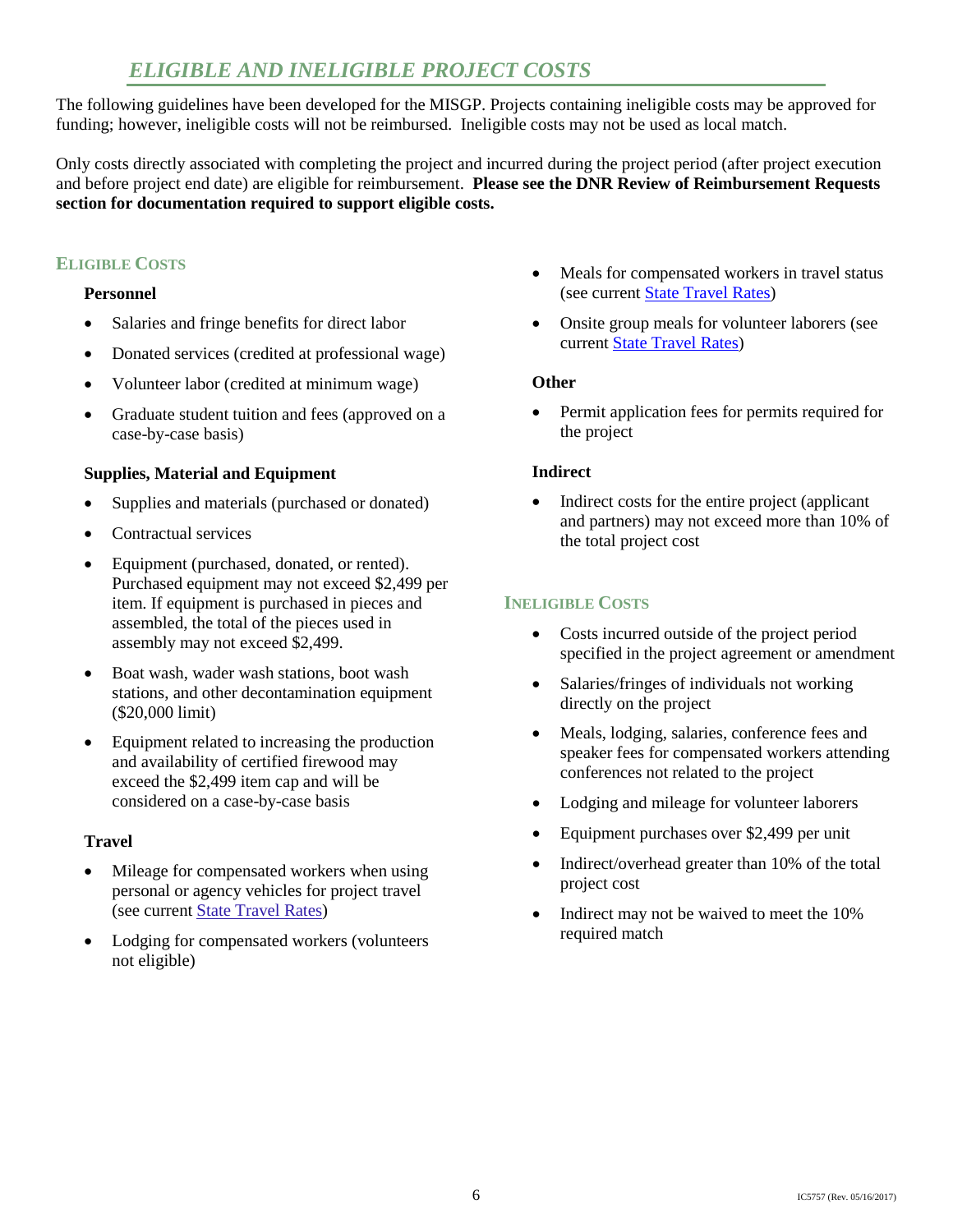# *APPLICATION PROCESS*

## <span id="page-9-0"></span>**PRE-PROPOSAL PROCESS**

 Applicants must submit a pre-proposal to be eligible for the full proposal process. The pre-proposal must be completed using the pre-proposal template provided by the DNR. The pre-proposal template can be found at www.michigan.gov/invasives. Select 'Grants' on the left navigation menu, then go to the 'Applicant Information' drop down menu.

Pre-proposals are limited to 3 pages in length and must be submitted electronically to: MISGPapplication@michigan.gov by the date and time specified on the pre-proposal template. Late applications will not be considered.

 Applicants will be notified of the outcome of their pre-proposal via electronic mail. Successful applicants will be invited to submit a full proposal. Please note that an invitation to submit a full proposal does not guarantee that your project will be funded. A list of successful pre-proposals will be posted on the MISGP website by July 17, 2017.

## **FULL PROPOSAL PROCESS**

 Applicants invited to submit a full proposal will be notified by the DNR via electronic mail. Applicants may check the status of successful pre-proposals at the MISGP website on July 17, 2017.

Applicants submitting a full proposal will need to prepare a MISGP workbook and narrative/work plan template. The full proposal workbook and narrative/work plan template will be made available on July 17, 2017. They can be found at [www.michigan.gov/invasives.](http://www.michigan.gov/invasivespecies) Select 'Grants' on the left navigation menu, then go to the 'Applicant Information' drop down menu.

Full proposals are limited to 10 pages in length and must be submitted electronically to: [MISGPapplication@michigan.gov](mailto:MISGPapplication@michigan.gov) by the date and time specified on the full proposal narrative/work plan template. Late applications will not be considered for funding.

 Applicants will be notified of the outcome of their full proposal via electronic mail. A list of funded proposals will be posted to the MISGP website in December 2017/January 2018.

## **INELIGIBLE APPLICATIONS**

 Applications that are not submitted by the due date, do not provide at least 10% in eligible match, are not submitted on the proper forms, include indirect/overhead costs in excess of 10% of the total project cost, or are incomplete may not be considered for funding assistance.

## **APPLICATION REVIEW PROCESS**

 Applications will be scored by a select group of DNR, DEQ, and DARD technical staff. Applications will be ranked based on their final scores and proposals will be recommended for funding based on a combination of scoring criteria, project type, project metrics, geographic location, and available funding. The list of the proposals recommended for funding will be reviewed by the QOL Invasive Species Steering Committee and presented to the DNR, DEQ, and DARD Directors for approval.

## **APPLICATION ASSISTANCE**

Applicants may seek assistance from state department staff in preparing their application.

Department Contact Information:

- • Projects, Timelines, and Focus Areas: Joanne Foreman, DNR, Invasive Species Communications Coordinator, 517-284-5814, [foremanj@michigan.gov](mailto:foremanj@michigan.gov)
- • Expenses, Templates, General Grant Requirements: Kammy Frayre, DNR, MISGP Project Manager, 517-284 5970, [frayrek1@michigan.gov](mailto:kosloskic3@michigan.gov)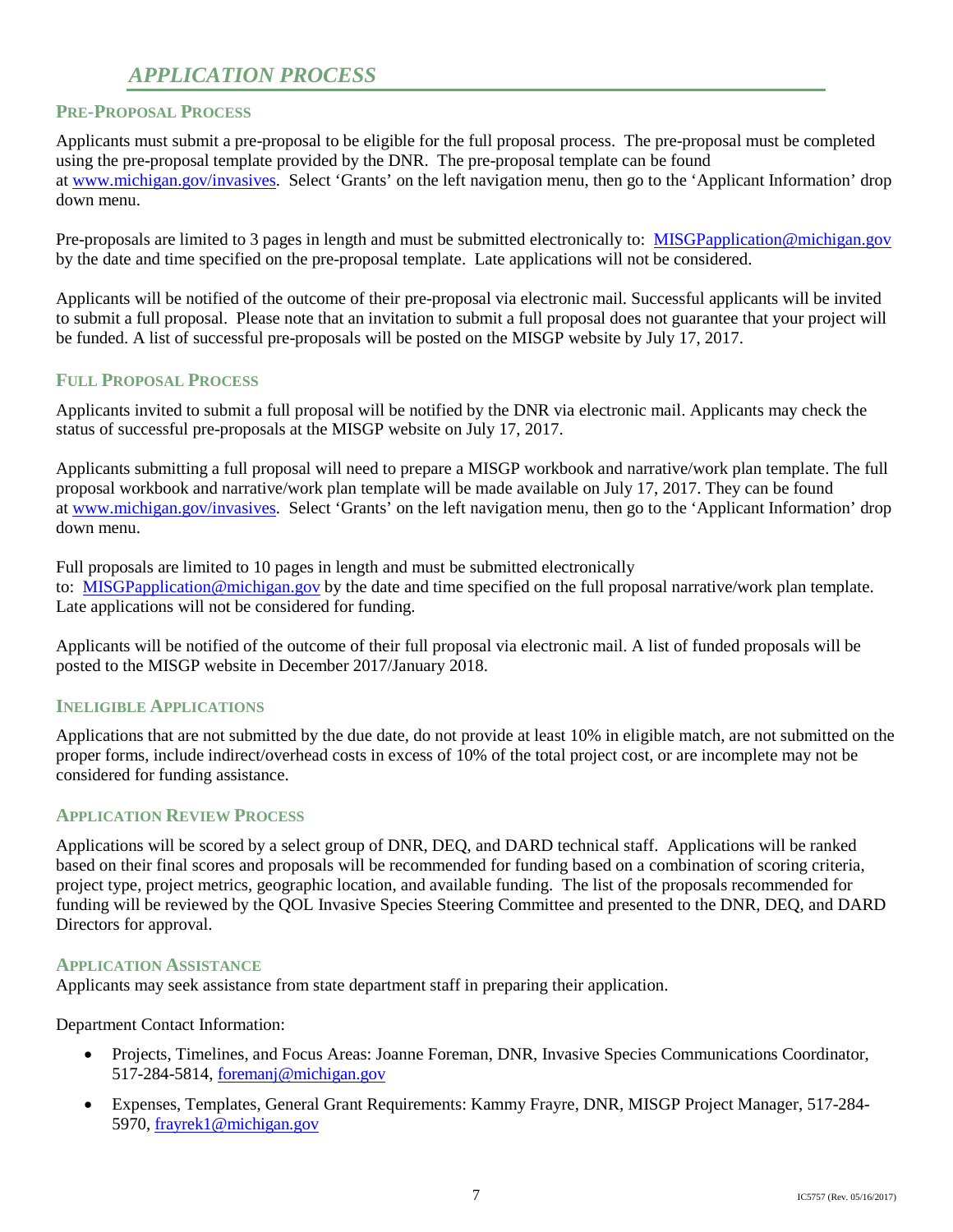# *PRE-PROPOSAL SCORING CRITERIA*

<span id="page-10-0"></span> The DNR reviews all pre-proposal grant applications and determines their eligibility. Eligible pre-proposals will be scored using the following criteria, which reflect the goals and objectives of the program.

## **FOCUS AREA 1 – TIER 1 SCORING CRITERIA**

| DNR staff will review all Focus Area 1 - Tier 1 applications and determine their eligibility by using the<br>following checklist. All metrics below must be met to be considered for funding.            |  |
|----------------------------------------------------------------------------------------------------------------------------------------------------------------------------------------------------------|--|
| The CISMA has received a previous MISGP award.                                                                                                                                                           |  |
| The CISMA has met/is meeting its deliverables as indicated through progress/final reports.                                                                                                               |  |
| The CISMA has demonstrated financial responsibility through reimbursement documentation, audit<br>reports, and grant spending.                                                                           |  |
| The CISMA has a strategic plan and reviews it annually (the technical contact must have documentation<br>of the review process).                                                                         |  |
| The CISMA uploads its survey data and treatment tracking to MISIN.                                                                                                                                       |  |
| The CISMA coordinator participates in MISC activities.                                                                                                                                                   |  |
| The deliverables of the proposal align well with its objectives.                                                                                                                                         |  |
| The activities in the proposal are appropriate for core function funding.                                                                                                                                |  |
| Note: In 2018, CISMAs must demonstrate diverse funding for invasive species. Examples may include:<br>budget support from the district, city, county, partners or other complementary grant awards, etc. |  |

## **FOCUS AREA 1 – TIER 2 AND ALL OTHER FOCUS AREA SCORING CRITERIA**

| PRE PROPOSAL SCORING CRITERIA (150 MAXIMUM SCORE)                                                                                                                                                                          | <b>MAXIMUM</b><br><b>SCORE</b> |
|----------------------------------------------------------------------------------------------------------------------------------------------------------------------------------------------------------------------------|--------------------------------|
| Does the proposal directly address specific invasive species prevention, detection, eradication, or<br>control objectives outlined in the state's Aquatic or draft Terrestrial Invasive Species Management<br>Plans (SMP)? |                                |
| $25$ = The proposal directly utilizes specific objectives and strategic actions from the appropriate<br>SMP(s), including SMP document reference numbers.                                                                  | 25                             |
| $13$ = The proposal contains general references to executing SMP objectives or actions.<br>$\bullet$                                                                                                                       |                                |
| $0 =$ The proposal is not linked to the SMP(s) or the linkage is unclear.                                                                                                                                                  |                                |
| Will the project result in large-scale ecological benefits with regional and/or statewide implications?                                                                                                                    |                                |
| $20 =$ The project outcomes will clearly result in direct statewide benefits or the project is highly<br>$\bullet$<br>transferrable.                                                                                       | 20                             |
| $10$ = The project outcomes have regional implications only.<br>$\bullet$<br>$0 =$ The project outcomes are local in application and implication.                                                                          |                                |
| Does the proposal focus on one or more Watch List invasive species (Appendix B)?                                                                                                                                           |                                |
| $10 = Yes$                                                                                                                                                                                                                 | 10                             |
| $0 = No$                                                                                                                                                                                                                   |                                |
| Does the project team have the collective experience, education, and capacity to lead the project to a<br>successful outcome?                                                                                              |                                |
| $10 =$ The team has documented their experience, education, and capacity to lead the project<br>$\bullet$<br>successfully.                                                                                                 | 10                             |
| $5 =$ The team has documented some experience in leading projects regarding invasive species<br>$\bullet$<br>management.                                                                                                   |                                |
| $0 =$ The project team has no documented experience in leading projects regarding invasive<br>species management.                                                                                                          |                                |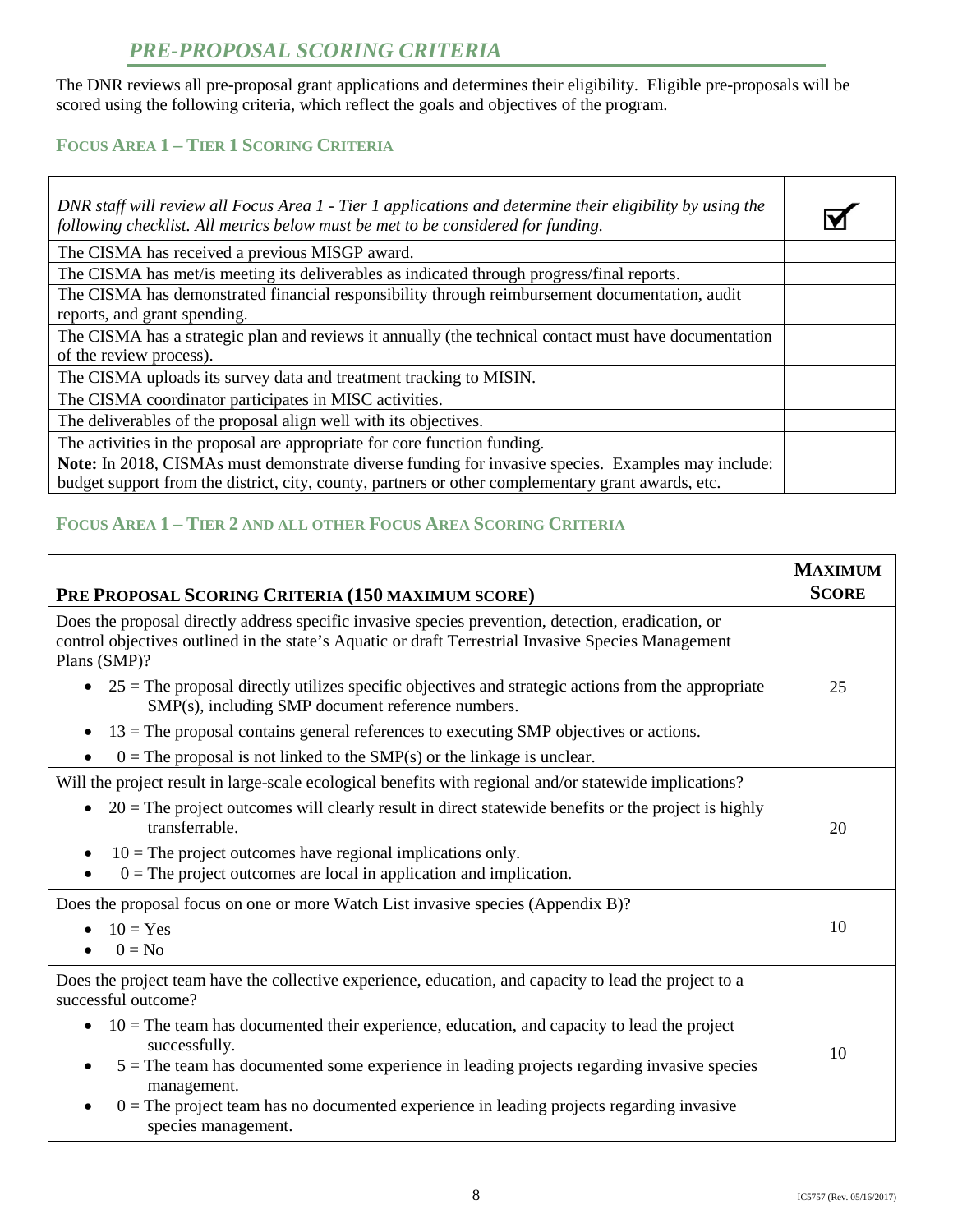<span id="page-11-0"></span>

| Are the proposal objectives clearly stated with appropriate methods?<br>• $20 =$ The proposal has clearly stated objectives and appropriate methods.<br>$10$ = The proposal objectives and/or methods need improvement.<br>$\bullet$<br>$0 =$ The proposal lacks clear or appropriate objectives and/or methods.<br>$\bullet$                                                                                                                                                                                                                                                | 20  |
|------------------------------------------------------------------------------------------------------------------------------------------------------------------------------------------------------------------------------------------------------------------------------------------------------------------------------------------------------------------------------------------------------------------------------------------------------------------------------------------------------------------------------------------------------------------------------|-----|
| Are the methods proven effective or unique and innovative?<br>$15$ = The methods are well established and referenced as the most contemporary approaches to<br>$\bullet$<br>addressing the issues or the methods are innovative and the outcomes are likely to advance<br>the knowledge of invasive species prevention, detection, eradication and control.<br>$10 =$ The methods are generally accepted or may advance the knowledge of invasive species<br>$\bullet$<br>prevention, detection, eradication and control.<br>$0 =$ The methods are questionable in efficacy. | 15  |
| Does the proposal meet the intent and/or the priorities in the selected focus area description?<br>$50$ = The proposal satisfies all components of the focus area as described.<br>$25$ = The proposal supports some of the components described in the focus area description.<br>$\bullet$<br>$0 =$ The proposal does not meet the intent or the priorities in the focus area description.<br>$\bullet$                                                                                                                                                                    | 50  |
| <b>TOTAL MAXIMUM SCORE</b>                                                                                                                                                                                                                                                                                                                                                                                                                                                                                                                                                   | 150 |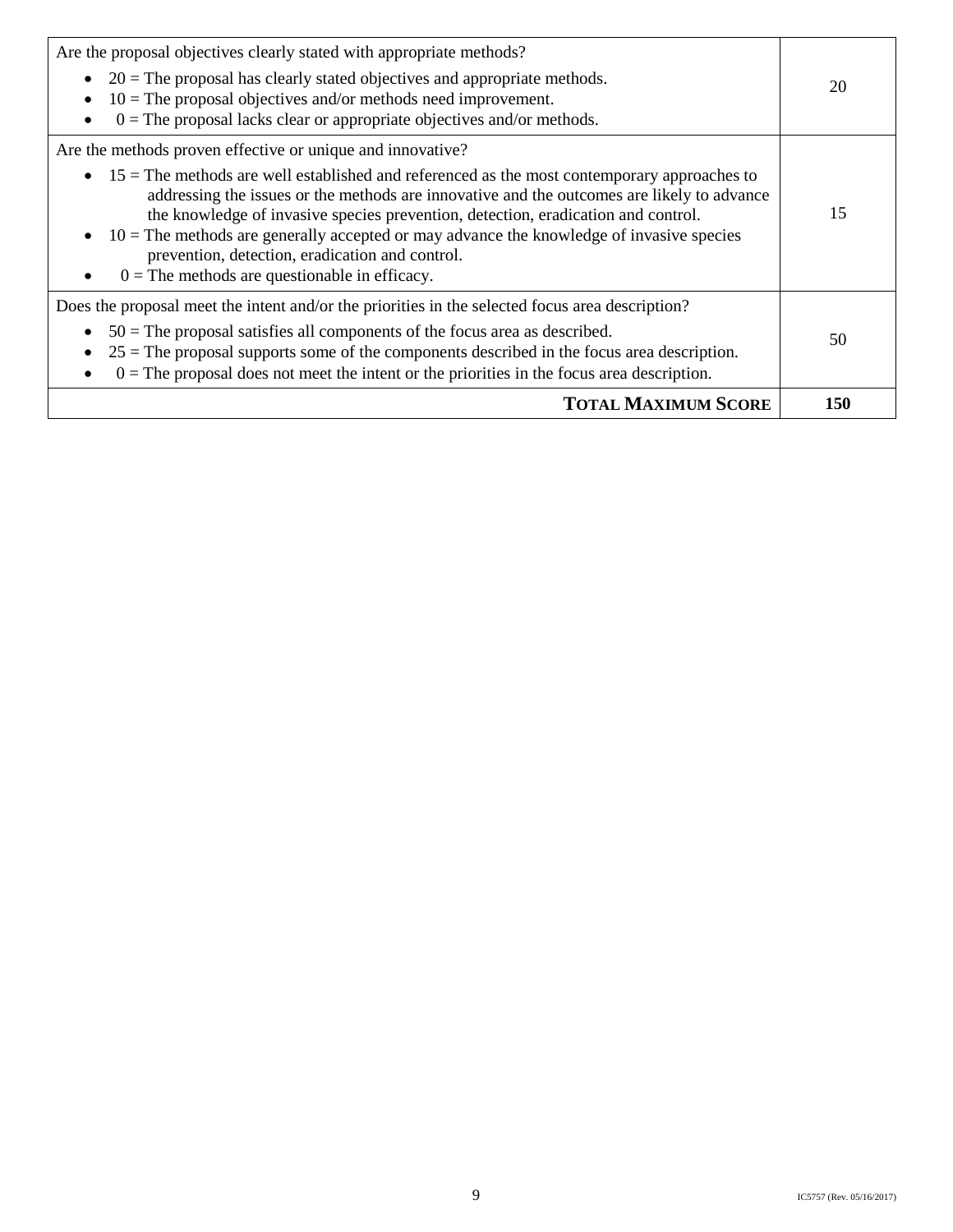# *FULL PROPOSAL SCORING CRITERIA*

 The DNR reviews all full proposal grant applications and determines their eligibility. Eligible full proposals will be scored using the following scoring criteria, which reflect the goals and objectives of the program.

| <b>FULL PROPOSAL SCORING CRITERIA</b>                                              | <b>MAXIMUM</b><br><b>SCORE</b> |
|------------------------------------------------------------------------------------|--------------------------------|
| 1. PROJECT PURPOSE AND SCOPE                                                       | 100                            |
| 2. PROJECT MANAGEMENT AND LIKELIHOOD OF SUCCESS                                    | 100                            |
| 3. THEME AREA FOCUS (ONLY 1 OF THE 6 CATEGORIES WILL BE USED TO SCORE THE PROJECT) | 100                            |
| <b>TOTAL MAXIMUM SCORE</b>                                                         | 300                            |

| 1. PROJECT PURPOSE AND SCOPE - (100 MAXIMUM SCORE)                                                                                                                                                                               | <b>MAXIMUM</b><br><b>SCORE</b> |
|----------------------------------------------------------------------------------------------------------------------------------------------------------------------------------------------------------------------------------|--------------------------------|
|                                                                                                                                                                                                                                  |                                |
| Does the proposal directly address specific invasive species prevention, detection, eradication, or<br>control objectives outlined in the state's Aquatic or draft Terrestrial Invasive Species State Management<br>Plans (SMP)? |                                |
| $25$ = The proposal directly utilizes specific objectives and strategic actions from the appropriate<br>SMP(s), including SMP document reference numbers.                                                                        | 25                             |
| $13$ = The proposal contains general references to executing SMP objectives or actions.                                                                                                                                          |                                |
| $0 =$ The proposal is not linked to the SMP(s) or the linkage is unclear.                                                                                                                                                        |                                |
| Will the project result in large-scale ecological benefits with regional and/or statewide implications?                                                                                                                          |                                |
| $20$ = The project outcomes will clearly result in direct statewide benefits or the project is highly<br>transferrable.                                                                                                          | 20                             |
| $10$ = The project outcomes have regional implications only.<br>٠                                                                                                                                                                |                                |
| $0 =$ The project outcomes are local in application and implication.                                                                                                                                                             |                                |
| Does the proposal focus on one or more Watch List species (Appendix B)?                                                                                                                                                          |                                |
| $10 = Yes$                                                                                                                                                                                                                       | 10                             |
| $0 = No$                                                                                                                                                                                                                         |                                |
| Does the project complement or build on other natural resource protection efforts?                                                                                                                                               |                                |
| Examples: watershed management, native vegetation protection and restoration, forest resiliency, etc.                                                                                                                            |                                |
| $15$ = The project does an excellent job building on other efforts and takes a holistic approach.<br>$\bullet$                                                                                                                   | 15                             |
| $8 =$ The project broadly connects to other efforts.                                                                                                                                                                             |                                |
| $0 =$ The project does not complement other efforts.                                                                                                                                                                             |                                |
| Is the level of community support and commitment appropriate for the type of project proposed?                                                                                                                                   |                                |
| $10$ = The level of support and commitment is appropriate and clearly documented through past<br>$\bullet$<br>efforts and current letters of support.                                                                            |                                |
| $5 =$ The level of community support is lacking and/or somewhat documented through past<br>efforts or current letters of support.                                                                                                | 10                             |
| $0 =$ The level of community support is not appropriate or well documented through past efforts<br>or letters of support.                                                                                                        |                                |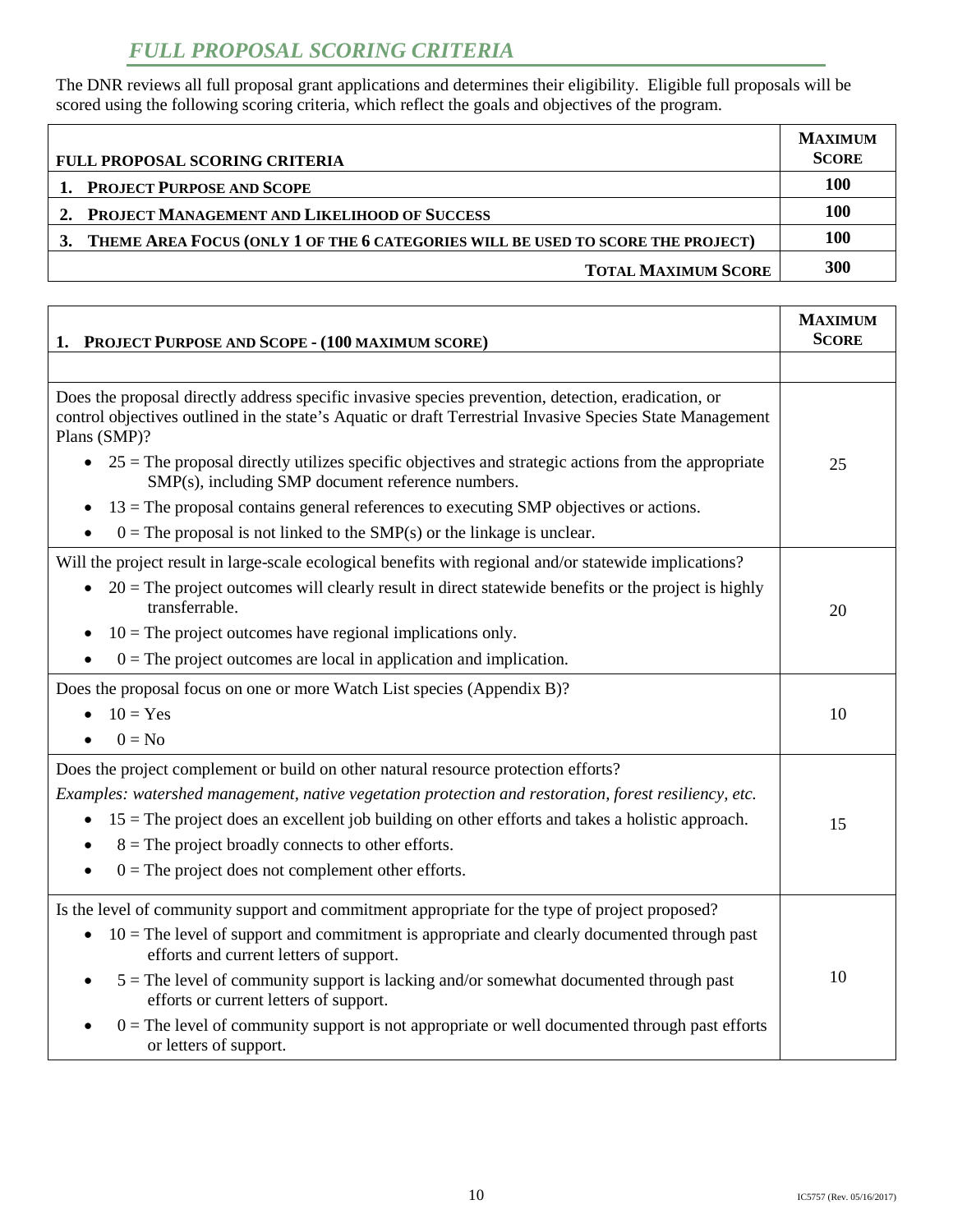| Is there a diverse collaborative workgroup identified to lead and implement the project?                                                                                                                                                                                      |                                |
|-------------------------------------------------------------------------------------------------------------------------------------------------------------------------------------------------------------------------------------------------------------------------------|--------------------------------|
| $10 = A$ diverse collaborative workgroup representing the local and regional interests is                                                                                                                                                                                     |                                |
| identified to lead the project.                                                                                                                                                                                                                                               | 10                             |
| $5 =$ The workgroup is limited to a few partners narrowly focused in scope.<br>$\bullet$                                                                                                                                                                                      |                                |
| $0 = A$ single entity is conducting the work and/or a diverse workgroup has not been identified.                                                                                                                                                                              |                                |
| Do the project costs seem appropriate?                                                                                                                                                                                                                                        |                                |
| $10$ = Project costs are appropriate and in line with costs for similar projects.<br>$\bullet$                                                                                                                                                                                | 10                             |
| $0 =$ Project costs seem out of line with costs for similar projects.                                                                                                                                                                                                         |                                |
| <b>TOTAL SECTION MAXIMUM SCORE</b>                                                                                                                                                                                                                                            | 100                            |
| PROJECT MANAGEMENT AND LIKELIHOOD OF SUCCESS - (100 MAXIMUM SCORE)<br>2.                                                                                                                                                                                                      | <b>MAXIMUM</b><br><b>SCORE</b> |
| Is the project well written and organized?                                                                                                                                                                                                                                    |                                |
| $15 = Yes$                                                                                                                                                                                                                                                                    | 15                             |
| $0 = No$                                                                                                                                                                                                                                                                      |                                |
| Do the materials submitted demonstrate the applicant has experience with grant management and<br>reporting?                                                                                                                                                                   |                                |
| $10$ = The materials support a history of exemplary grant management and reporting.<br>٠                                                                                                                                                                                      | 10                             |
| $5 =$ The materials support some experience with grant management and reporting.                                                                                                                                                                                              |                                |
| $0 =$ The materials do not support experience with grant management and reporting.                                                                                                                                                                                            |                                |
| Does the project team have the collective experience, education and capacity to lead the project to a<br>successful outcome?                                                                                                                                                  |                                |
| $10$ = The team has documented their experience, education, and capacity to lead the project<br>successfully.                                                                                                                                                                 |                                |
| $5 =$ The team has some documented experience in leading projects regarding invasive species<br>management.                                                                                                                                                                   | 10                             |
| $0 =$ The team has no documented experience in leading projects regarding invasive species<br>management.                                                                                                                                                                     |                                |
| Are the project objectives clearly stated with appropriate methods?                                                                                                                                                                                                           |                                |
| $20$ = The project has clearly stated objectives and appropriate methods.<br>$\bullet$                                                                                                                                                                                        | 20                             |
| $10$ = The project objectives and/or methods need improvement.                                                                                                                                                                                                                |                                |
| $0 =$ The project lacks clear or appropriate objectives and/or methods.                                                                                                                                                                                                       |                                |
| Are the methods proven effective or unique and innovative?                                                                                                                                                                                                                    |                                |
| $15$ = Methods are well established and referenced as the most contemporary approaches to<br>addressing the issues, or the methods are innovative and the outcomes are likely to<br>advance the knowledge of invasive species prevention, detection, eradication and control. | 15                             |
| 8 = Methods are generally accepted or may advance the knowledge of invasive species<br>prevention, detection, eradication and control.                                                                                                                                        |                                |
| $0 =$ Methods are questionable in efficacy.                                                                                                                                                                                                                                   |                                |
| Is the proposed timeline appropriate to complete the project, including obtaining all necessary federal,<br>state, and/or local permits and landowner approvals?                                                                                                              |                                |
| $10 = Yes$ , the timeline is clearly articulated and achievable and applicable permitting or<br>approval issues are addressed.                                                                                                                                                | 10                             |
| $0 = No$ , the timeline is not well articulated or achievable and/or applicable permitting or<br>approval issues are not addressed.                                                                                                                                           |                                |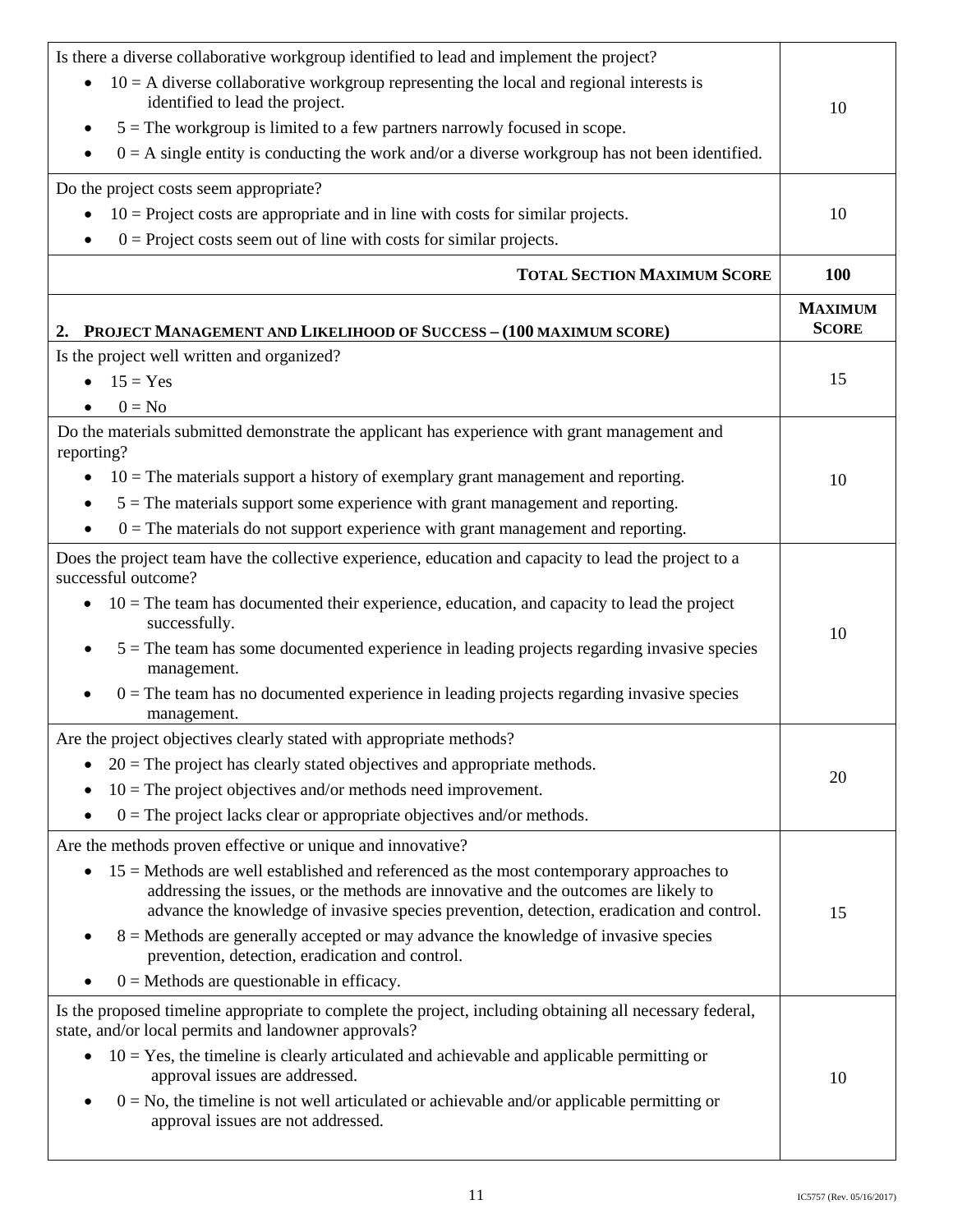| Are the activities or benefits of the project likely to continue beyond the project period?<br>$20$ = The project activities or benefits are likely to continue. The proposal articulates how and<br>$\bullet$<br>who will ensure continuity.<br>$10$ = The project activities or benefits are moderately likely to continue. The proposal addresses<br>$\bullet$<br>continuity in a limited manner.<br>$0$ = The project activities or benefits are unlikely to continue.                                                                           | 20                             |
|------------------------------------------------------------------------------------------------------------------------------------------------------------------------------------------------------------------------------------------------------------------------------------------------------------------------------------------------------------------------------------------------------------------------------------------------------------------------------------------------------------------------------------------------------|--------------------------------|
| <b>TOTAL SECTION MAXIMUM SCORE</b>                                                                                                                                                                                                                                                                                                                                                                                                                                                                                                                   | <b>100</b>                     |
| 3. SPECIFIC FOCUS AREA (FA) PROJECT ATTRIBUTES (ONLY 1 SPECIFIC AREA SCORED PER<br>PROJECT-100 MAXIMUM SCORE)                                                                                                                                                                                                                                                                                                                                                                                                                                        | <b>MAXIMUM</b><br><b>SCORE</b> |
| FA1 –Prevention, detection, and control activities by Cooperative Invasive Species Management<br><b>Areas: Tier 2 – New CISMAs and Project Funding</b>                                                                                                                                                                                                                                                                                                                                                                                               |                                |
| Does the proposal create a new Cooperative Invasive Species Management Area (CISMA) and develop<br>a strategic plan?<br>$20$ = The proposal would create a new CISMA and develop a strategic plan.<br>$10$ = The proposal would create a new CISMA but not develop a strategic plan.<br>$0 =$ The proposal would not create a new CISMA.<br>$\bullet$                                                                                                                                                                                                | 20                             |
| Does the proposal implement an existing CISMA's strategic plan and/or other regional, state, or federal<br>action plans?<br>$20 = Yes$<br>$0 = No$                                                                                                                                                                                                                                                                                                                                                                                                   | 20                             |
| Does the proposal include early detection and reporting activities for invasive insect, plant, and animal<br>species within the proposed region, including Michigan's Watch List species (Appendix B)?<br>$20 = Yes$ , early detection activities were described for applicable species in the project area.<br>$10 = Yes$ , early detection for at least one species was described.<br>$0 = No$ , early detection for invasive species was not included in the project.                                                                             | 20                             |
| Does the proposal incorporate education and outreach activities for the prevention, detection, and<br>control of invasive species, including a method to evaluate effectiveness?<br>$\bullet$ 20 = The proposal includes strategic education and outreach activities with clear consideration<br>for evaluating effectiveness.<br>$10 =$ The proposal includes limited education and outreach or lacks evaluation of effectiveness.<br>٠<br>$0 =$ The proposal does not incorporate education and outreach and lacks evaluation of<br>effectiveness. | 20                             |
| Does the proposal prioritize treatment of terrestrial and aquatic plant and animal species based on<br>known risks for the project region?<br>$20 =$ The proposal prioritizes treatment for appropriate plant and animal species in both<br>terrestrial and aquatic environments.<br>$10$ = The proposal prioritizes treatment for primarily terrestrial or aquatic species.<br>٠<br>$0 =$ The proposal does not address treatment of invasive species.                                                                                              | 20                             |
| <b>TOTAL FOCUS AREA MAXIMUM SCORE</b>                                                                                                                                                                                                                                                                                                                                                                                                                                                                                                                | <b>100</b>                     |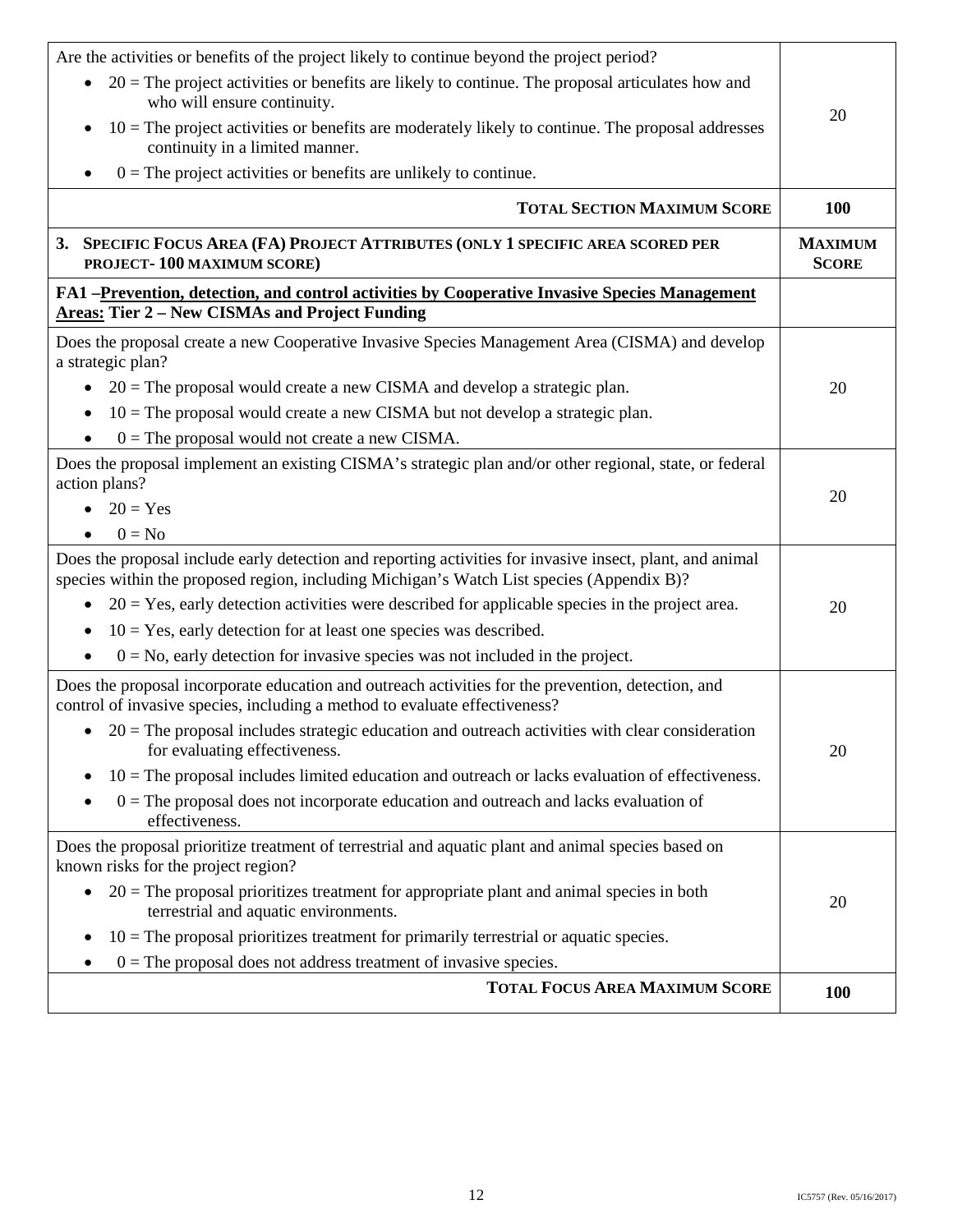| FA2. Advancing aquatic invasive plant control in Michigan waters                                                                                                                                                                                                                                                                                                                                                                                                                                                                                                                                                                                                                                         |            |
|----------------------------------------------------------------------------------------------------------------------------------------------------------------------------------------------------------------------------------------------------------------------------------------------------------------------------------------------------------------------------------------------------------------------------------------------------------------------------------------------------------------------------------------------------------------------------------------------------------------------------------------------------------------------------------------------------------|------------|
| Does the project use integrated or novel approaches to control aquatic invasive plants in multiple,<br>diverse waterbodies?<br>$25$ = The project is integrated or novel in scope, using strategic methods to control aquatic<br>$\bullet$<br>invasive plants, and includes multiple, diverse waterbodies.<br>$13$ = The project builds from other established methods, however the approach to integration is<br>unclear.<br>$0 =$ The project is not integrative or novel, using established methods applicable strictly to a<br>single location.                                                                                                                                                      | 25         |
| Did the applicant articulate an effective and efficient study design, with appropriate measures to<br>evaluate results?<br>$\bullet$ 25 = The study design is based on knowledge of the existing state of science for aquatic invasive<br>plants management, with appropriate analysis methods.<br>$13$ = The study design is poorly articulated or not based on the existing state of knowledge of<br>aquatic invasive plants management.<br>$0 =$ The study design is not effective or efficient for advancing the understanding of aquatic<br>$\bullet$<br>invasive plants management, and/or the analysis of results would not be conclusive.                                                        | 25         |
| Will the project advance understanding of aquatic invasive plants management and contribute to the<br>development of solutions for long-term ecosystem stability?<br>$25$ = The project will increase knowledge about aquatic invasive plants and may result in new<br>control solutions for Michigan's waters.<br>$13$ = The project is limited in scope or does not advance management beyond routine<br>٠<br>maintenance.<br>$0 =$ The project will not advance the understanding of control or develop new solutions for<br>aquatic ecosystems.<br>Will the project provide guidance for effective management of aquatic invasive plants in Michigan by                                              | 25         |
| disseminating results and transferring knowledge?<br>$25$ = An effective method for the dissemination of results is indicated to transfer knowledge to<br>other agencies and groups.<br>$13$ = The dissemination of results is discussed, but details are not provided about the knowledge<br>$\bullet$<br>transfer.<br>$0 = No$ method is indicated for disseminating results to other management agencies or groups.                                                                                                                                                                                                                                                                                   | 25         |
| <b>TOTAL FOCUS AREA MAXIMUM SCORE</b>                                                                                                                                                                                                                                                                                                                                                                                                                                                                                                                                                                                                                                                                    | <b>100</b> |
| FA3. Detection and surveillance for terrestrial invasive species                                                                                                                                                                                                                                                                                                                                                                                                                                                                                                                                                                                                                                         |            |
| Will the project advance the understanding of the distribution and/or the abundance of a high priority<br>species in appropriate regions of the state over public and private lands?<br>$25$ = The project will significantly advance the understanding of the distribution and/or the<br>abundance of a high priority species in appropriate regions of the state.<br>$13$ = The project will minimally advance the understanding of the distribution and/or the<br>٠<br>abundance of a high priority species and/or will be not be conducted in appropriate regions<br>of the state.<br>$0 =$ The project will not advance the understanding of distribution or abundance of high priority<br>species. | 25         |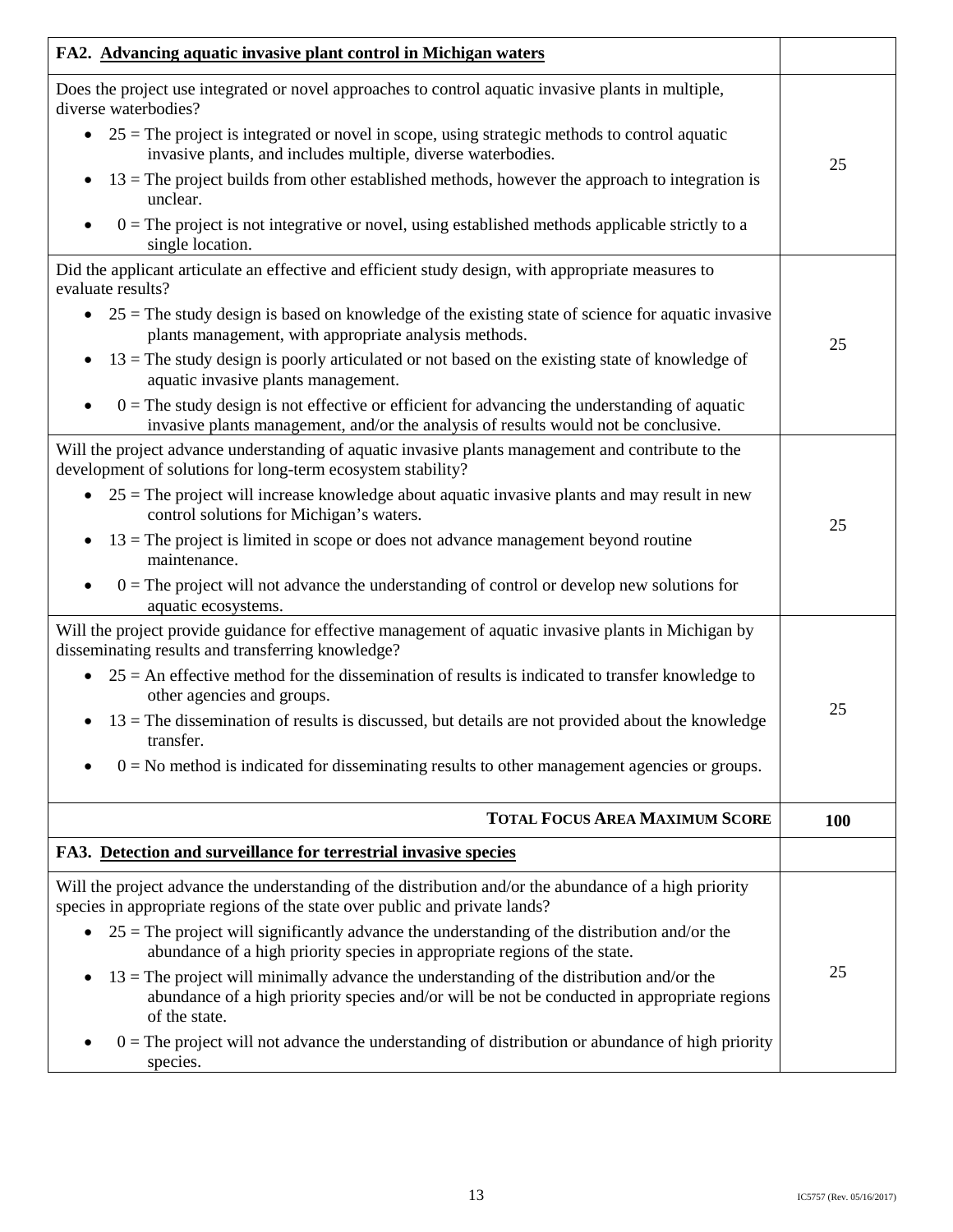| Does the project use accepted protocols to detect, identify and positively confirm the presence of the<br>target species in the project area?                                                               |     |
|-------------------------------------------------------------------------------------------------------------------------------------------------------------------------------------------------------------|-----|
| $25$ = The protocols are widely accepted.                                                                                                                                                                   | 25  |
| $13$ = The protocols are experimental or only partially described.                                                                                                                                          |     |
| $0 =$ The protocols are not clear or are not generally accepted.                                                                                                                                            |     |
| Does the proposal describe the quality control procedures and standards that will be in place for the<br>project?                                                                                           |     |
| $25$ = The proposal describes quality control procedures and standards that will be in place for the<br>project and how they will be assured and measured.                                                  |     |
| $13$ = The proposal describes quality control procedures and standards that will be in place for the<br>$\bullet$<br>project but does not include how they will be assured and measured.                    | 25  |
| $0 =$ The proposal does not describe the quality control procedures and standards that will be in<br>place for the project.                                                                                 |     |
| Does the proposal provide a plan for the collection, management and dissemination of spatial data?<br>$25$ = The proposal appropriately plans for spatial data collection, management and<br>dissemination. |     |
| $13$ = The proposal does not provide plans for all of the following: collection, management and<br>dissemination of spatial data.                                                                           | 25  |
| $0 =$ The proposal does not plan for the collection, management, or dissemination of spatial data.                                                                                                          |     |
| <b>TOTAL FOCUS AREA MAXIMUM SCORE</b>                                                                                                                                                                       | 100 |
| FA4. Reducing the risk of spreading invasive species through firewood transport                                                                                                                             |     |
| Will the project increase outreach and/or assistance to firewood producers and/or users?<br>$25$ = The project will increase outreach and/or assistance to firewood producers and/or users.                 |     |
| $13$ = The project will minimally increase outreach and/or assistance to firewood producers<br>and/or users.                                                                                                | 25  |
| $0 =$ The project does not provide outreach and/or assistance to firewood producers and/or<br>users.                                                                                                        |     |
| Will the project increase the availability and/or utilization of certified firewood?                                                                                                                        |     |
| • $25$ = The project will increase the availability and/or utilization of certified firewood.                                                                                                               |     |
| $13$ = The project will minimally increase the availability and/or utilization of certified firewood.                                                                                                       | 25  |
| $0 =$ The project will not increase the availability and/or utilization of certified firewood.                                                                                                              |     |
| Does the project team's experience demonstrate knowledge and understanding about firewood users and                                                                                                         |     |
| the movement of firewood in Michigan?<br>$25$ = The project team has demonstrated knowledge and understanding about firewood users and<br>$\bullet$                                                         |     |
| the movement of firewood in Michigan.                                                                                                                                                                       |     |
| $13$ = The project team has demonstrated limited knowledge and understanding about firewood<br>$\bullet$                                                                                                    | 25  |
| users and the movement of firewood in Michigan.                                                                                                                                                             |     |
| $0 =$ The project team has not demonstrated knowledge and understanding about firewood users<br>and the movement of firewood in Michigan.                                                                   |     |
| Will the project result in behavior changes about firewood from the target audience(s)?                                                                                                                     |     |
| $25$ = The project will result in an increase in desired behavior changes about firewood.                                                                                                                   |     |
|                                                                                                                                                                                                             | 25  |
| $13$ = The project will result in a minimal increase in desired behavior changes about firewood.<br>$0 =$ The project will not change behavior about firewood.                                              |     |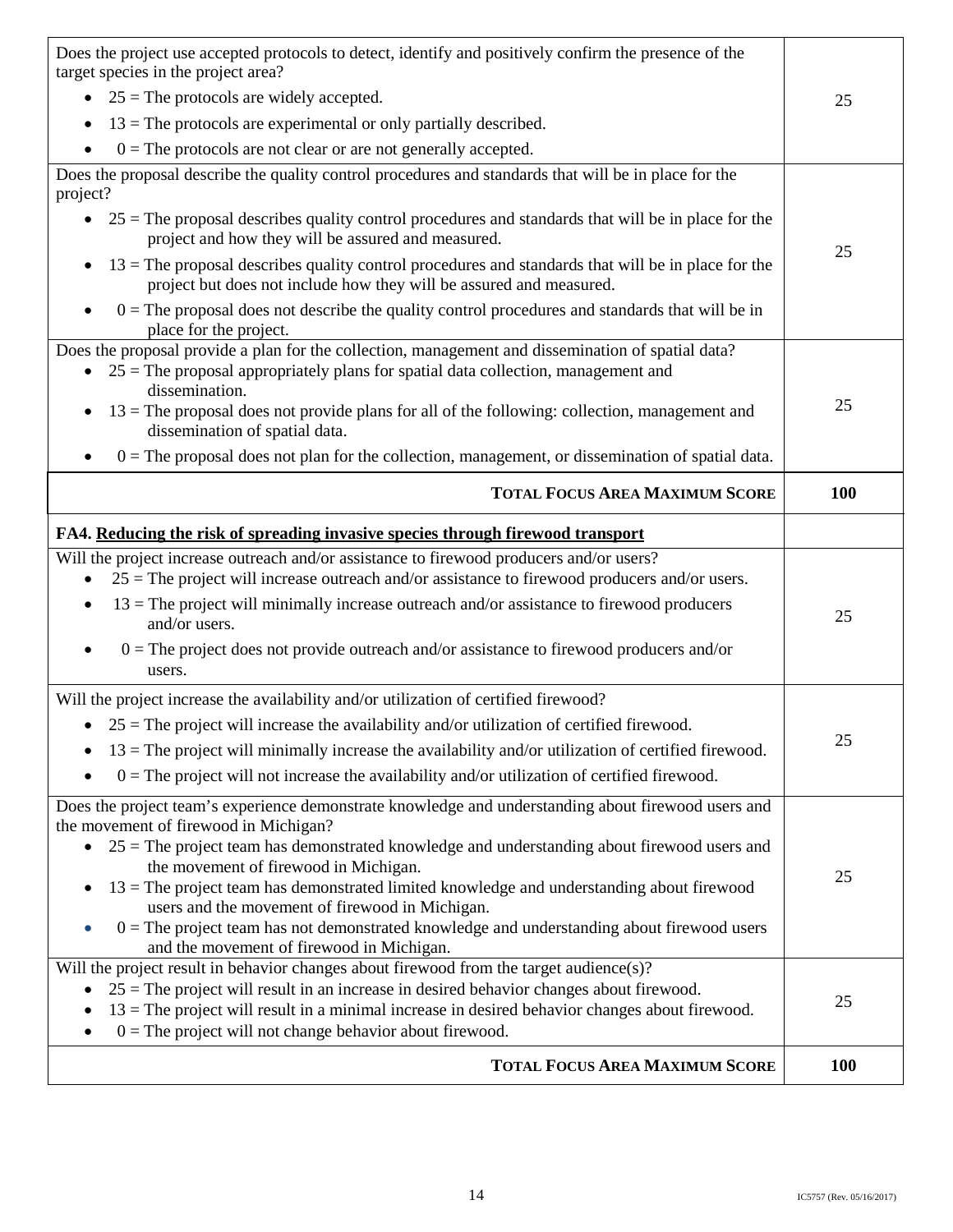| FA5. Prevention of invasive species introduction and spread through recreation                                                                                                                                                                                                                                                                                                                                                                                                                                                                                                             |     |
|--------------------------------------------------------------------------------------------------------------------------------------------------------------------------------------------------------------------------------------------------------------------------------------------------------------------------------------------------------------------------------------------------------------------------------------------------------------------------------------------------------------------------------------------------------------------------------------------|-----|
| Will the proposed efforts increase actions taken by individuals to reduce the risk of introducing and<br>spreading invasive species?<br>$15$ = The efforts will significantly increase actions taken by individuals.<br>$8 =$ The efforts will moderately increase actions taken by individuals.<br>$0 =$ The efforts will not likely increase actions taken by individuals.                                                                                                                                                                                                               | 15  |
| Does the proposal focus on one or more priority recreational activities (e.g. boating, angling, motorized<br>and non-motorized trail use, camping, birding, hunting, trapping)?<br>$10 = Yes$<br>$\bullet$<br>$0 = No$                                                                                                                                                                                                                                                                                                                                                                     | 10  |
| Does the proposal address priority recreational activities over a broad and strategic scale?<br>$15 = Yes$ , activities are addressed over a broad and strategic scale.<br>$\bullet$<br>$8$ = Activities are addressed at a relatively narrow or non-strategic scale.<br>$0 = No$ , activities are not addressed or scale is minimal and non-strategic.                                                                                                                                                                                                                                    | 15  |
| Does the proposal incorporate effective methods for education, outreach, and engagement for the<br>prevention of invasive species, including a method to evaluate effectiveness?<br>$15$ = The proposal details effective methods for education, outreach, and engagement with clear<br>consideration for evaluating effectiveness.<br>$8 =$ The proposal includes limited plans for education, outreach, and engagement or lacks<br>evaluation of effectiveness.<br>$0 =$ The proposal does not incorporate education, outreach, and engagement and lacks<br>evaluation of effectiveness. | 15  |
| Does the proposal utilize established education and outreach campaigns (Appendix C)?<br>$15 = Yes$<br>$0 = No$                                                                                                                                                                                                                                                                                                                                                                                                                                                                             | 15  |
| Does the project reach audiences not yet familiar with the threat of invasive species?<br>$20 =$ The project reaches audiences not yet familiar with the threat of invasive species.<br>$\bullet$<br>$10 =$ The project reaches audiences generally aware of invasive species issues but has not been<br>addressed through recent targeted outreach and education.<br>$0 =$ The project reaches audiences already familiar with specific invasive species issues as a<br>result of recent targeted outreach and education.                                                                 | 20  |
| Does the project engage recreationalists in complementary efforts to identify and report new invasive<br>species occurrences?<br>$10 =$ The project engages recreationalists in complementary efforts to identify and report new<br>$\bullet$<br>invasive species occurrences.<br>$5 =$ The project minimally engages recreationalists in complementary efforts to identify and<br>report new invasive species occurrences.<br>$0 =$ The project does not engage recreationalists in complementary efforts to identify and<br>report new invasive species occurrences.                     | 10  |
| <b>TOTAL FOCUS AREA MAXIMUM SCORE</b>                                                                                                                                                                                                                                                                                                                                                                                                                                                                                                                                                      | 100 |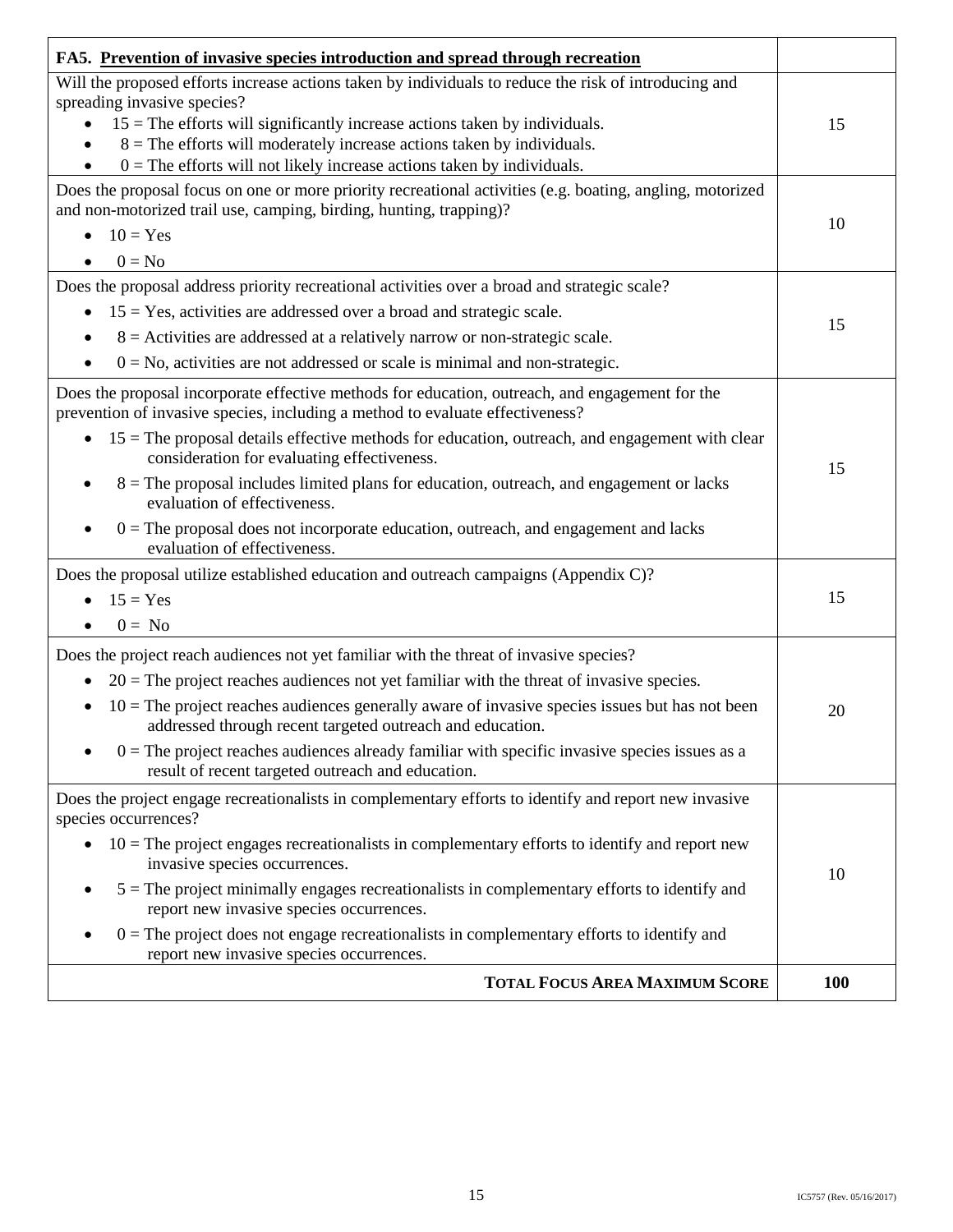| FA6. Other projects of demonstrated or urgent need                                                                                                                                          |     |
|---------------------------------------------------------------------------------------------------------------------------------------------------------------------------------------------|-----|
| Does the proposal clearly demonstrate need, by virtue of a close linkage to a specific recommendation<br>or outcome in Michigan's Aquatic or draft Terrestrial State Management Plan (SMP)? |     |
| $15$ = The proposal clearly articulates a link to the SMP(s) specific objectives or actions and<br>document reference numbers are identified.                                               | 15  |
| $8 =$ The proposal contains general references to executing the SMP(s).                                                                                                                     |     |
| $0 =$ The proposal fails to link to the SMP(s) or the linkage is unclear.                                                                                                                   |     |
| Does the proposal clearly demonstrate need, by virtue of a close linkage to other plan(s), strategy(ies),<br>or planning efforts? [copies or links to other documents must be provided]     |     |
| $10 =$ The proposal clearly articulates a link to one or more plans or strategies (specific<br>$\bullet$<br>objectives, actions or document reference numbers are identified).              | 10  |
| $5 =$ The proposal contains general references to executing plans or strategies.                                                                                                            |     |
| $0 =$ The proposal fails to link to other plans or strategies, the linkage is unclear, or the<br>documents are not readily accessible.                                                      |     |
| Will the project produce exceptional results that will significantly advance invasive species<br>management or knowledge?                                                                   |     |
| $\bullet$ 25 = The project has the capacity to significantly advance invasive species management or<br>knowledge.                                                                           | 25  |
| $13$ = The project would moderately advance management or knowledge.                                                                                                                        |     |
| $0 =$ The project does not provide exceptional benefits.                                                                                                                                    |     |
| Does the proposal address an urgent need?                                                                                                                                                   |     |
| $25$ = The proposal addresses an urgent need and this urgency is clearly articulated.                                                                                                       | 25  |
| $13$ = The proposal has moderate urgency or the degree of urgency is not well articulated.<br>$\bullet$                                                                                     |     |
| $0 = No$ urgency exists for the project.<br>$\bullet$                                                                                                                                       |     |
| Does the project impact a significant geographic area?                                                                                                                                      |     |
| $25$ = The project will result in large-scale (e.g., Great Lakes region or statewide) implications.                                                                                         |     |
| $13$ = The project will result in regional (sub-state) implications.                                                                                                                        | 25  |
| $0 =$ The project has limited geographic reach.                                                                                                                                             |     |
| <b>TOTAL FOCUS AREA MAXIMUM SCORE</b>                                                                                                                                                       | 100 |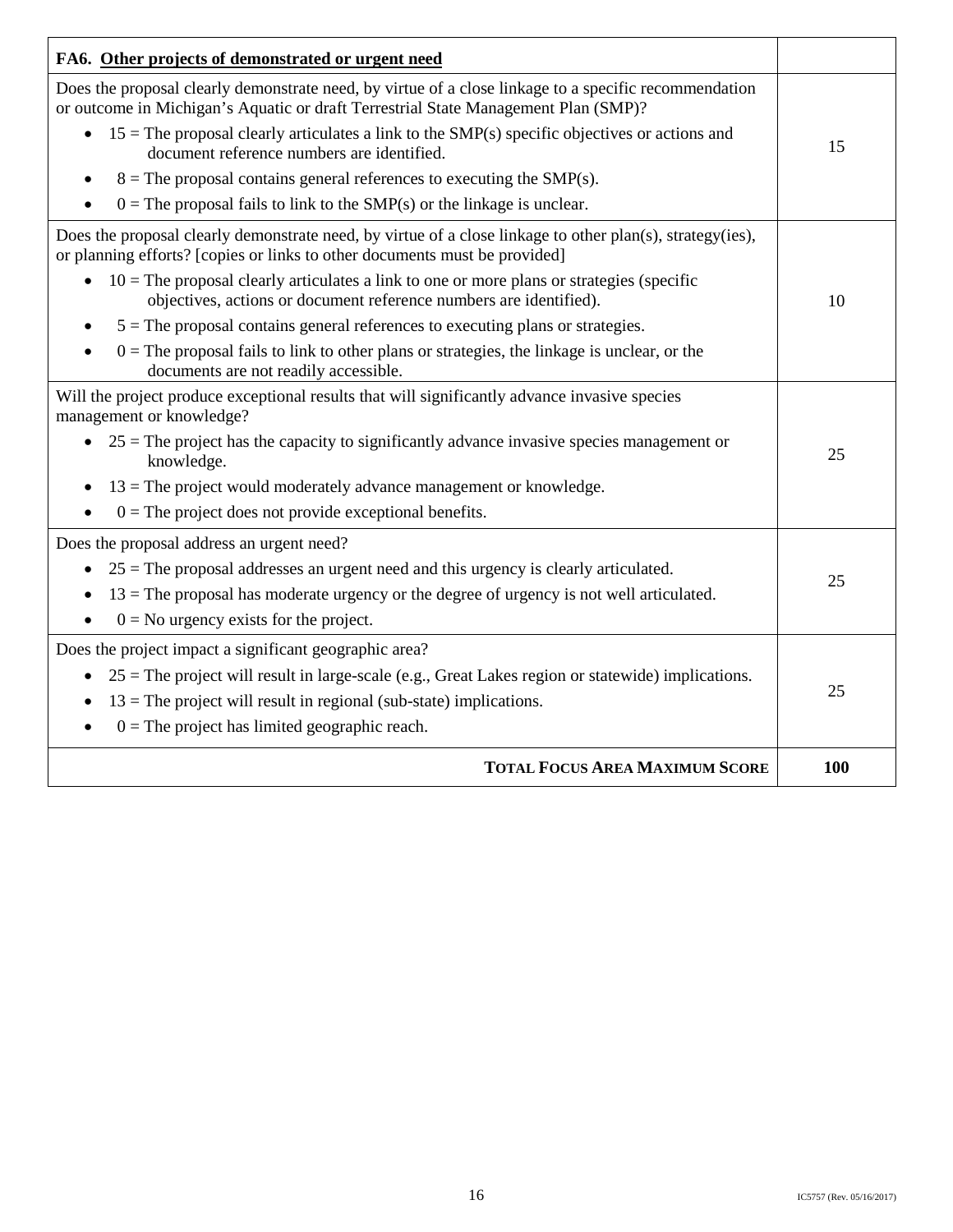# *PROJECTS RECOMMENDED FOR FUNDING*

<span id="page-19-0"></span>Once the full proposal selection process is complete, all applicants will be notified via electronic mail of the outcome.

## **CONFERENCE CALL**

 outstanding questions related to the grant program. Project agreements will not be executed until a conference call has An entrance conference call will be scheduled with the applicant organization, project partners, the MISGP program manager, and the MISGP technical contact to confirm the final budget, project deliverables, project end date, and any taken place.

## **PROJECT AGREEMENTS**

 includes the following key provisions: The next step is to enter into a project agreement for grant funding. The project agreement is prepared by the DNR and

- Grantee authorized representative for the project
- Project period: beginning and ending dates for completion of the project
- Project reporting requirements
- Requirement that the project be completed as specified in the grant application
- Indication of the grant amount and local match contributing to the project
- Obligations of the grantee to complete the project

 Project agreements must be signed by the grantee and returned to the DNR within 60 days of the date of issue or the grant may be cancelled by the DNR. **Projects are not considered executed until signed by the DNR. Any costs incurred prior to execution of the grant are not eligible for reimbursement.** 

## **PROJECT CHANGES AND EXTENSIONS**

 DNR. Grantees should make requests in writing to the DNR MISGP program manager or MISGP technical contact. Any changes to the project, including changes to the work plan or budget, such as adding or deleting scope items, changes to scope items exceeding 20%, or extending the project completion time period, require prior review and approval by the Significant changes, including all project completion extensions, will require a written amendment to the project agreement.

## **PROGRESS REPORTING**

 Every October 30 and April 30 of the project period, a progress report of activities and accomplishments must be submitted to the DNR. The DNR will provide a project narrative template and workbook that must be used for reporting purposes.

The progress reporting template can be found at: **www.michigan.gov/invasives**, select 'Grants' on the left navigation menu, then go to the 'Grantee Information' drop down menu.

## **REIMBURSEMENT REQUESTS**

 Requests for reimbursement must be submitted every six months throughout the project period. More frequent requests may occur if necessary. The DNR has 45 days to make payment on complete reimbursements. Refer to the DNR Review of Reimbursement Request table for documentation requirements. Missing or incomplete information will delay payment.

 **Please note:** The grantee organization must be registered in the State's vendor system to receive funds. All grant funds register for the first time or update an account, please visit www.michigan.gov/budget and access the Contract and will be paid by Electronic Funds Transfer (EFT). Once registered, it is up to the vendor to maintain the information on the site, including the accurate Federal ID number, vendor name, bank account information, address, etc. To either Payment Express site at the bottom of the web page.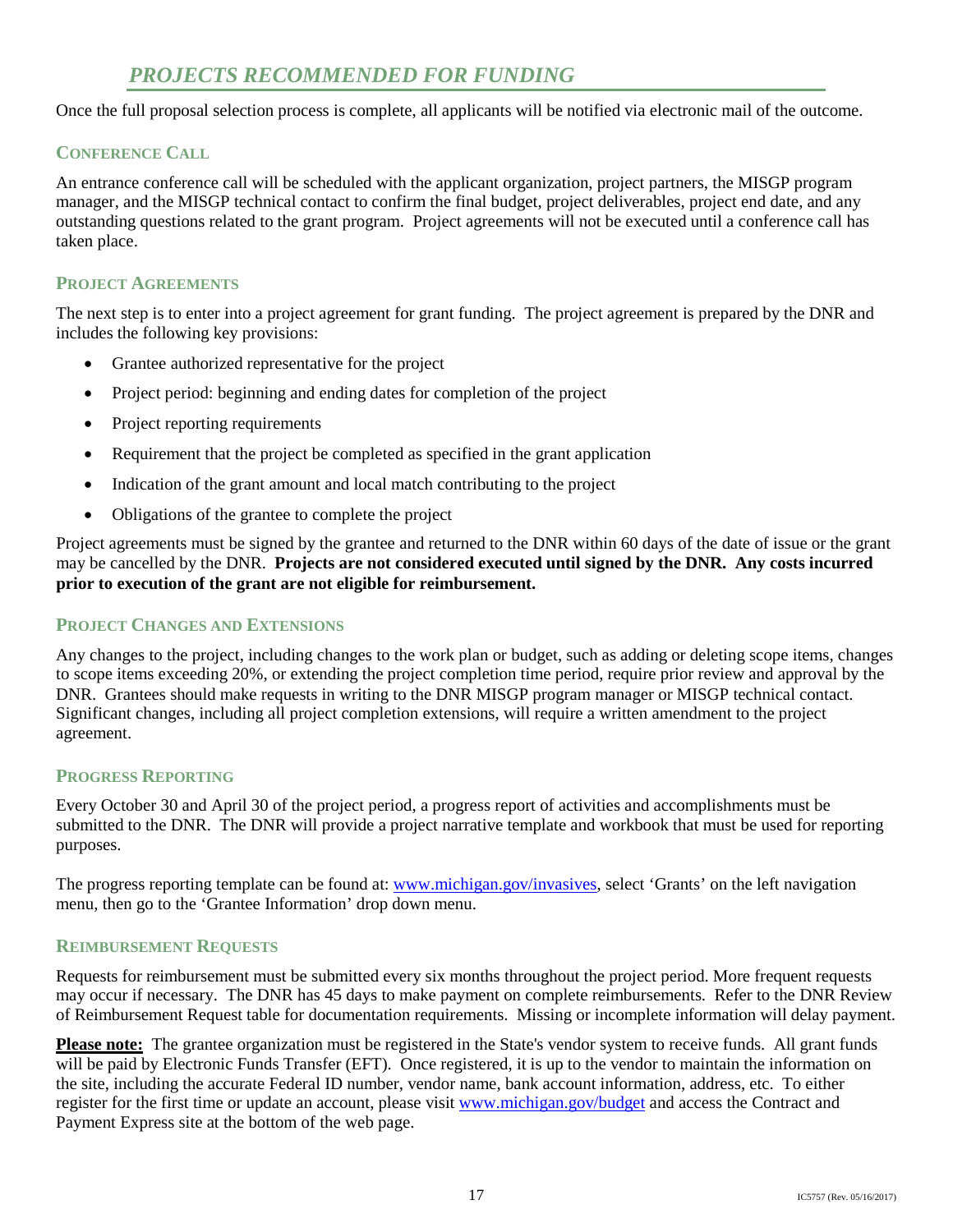## **PROJECT COMPLETION AND FINAL REPORT**

 following project completion or 60 days following the end of the grant period to submit a final report that includes all of the The DNR withholds 10% of the grant amount until project completion. Once the project is complete, the grantee has 60 days following:

- 1. Reimbursement Request (PR5757-1) for remainder of project expenses.
- 2. MISGP Final Narrative report template and workbook. The Final Narrative report template can be found at: www.michigan.gov/invasives, select 'Grants' on the left navigation menu, then go to the 'Grantee Information' drop down menu.
- 3. Copies of required written materials and/or photographs not already submitted.

 budget. Any discrepancies in the project or compliance issues noted at previous inspections must be remedied by the grantee before the final payment is made. Once the final report has been reviewed and approved by the MISGP technical contact The DNR may conduct a final inspection to ensure the project was completed according to the approved work plan and and program manager, the request for final payment will be processed.

## **RECORD RETENTION**

The grantee is required to retain financial and programmatic records and supporting documents for six years following closeout of the grant or submit the entire grant file to the DNR following receipt of the final payment.

## *PERMITS*

<span id="page-20-0"></span>The grantee is solely responsible for obtaining all necessary local, state and federal permits for the completion of the project, including any natural resource and environmental protection permits. Award of a grant does not guarantee all applicable permits will be issued.

 Compliance issues noted must be remedied by the grantee before issuance of final grant payment. Any additional costs approved, will be the responsibility of the grantee. incurred by the grantee in order to meet permit requirements, or to bring the project into compliance after a grant is

## *DOCUMENTATION FOR PROJECT WORK DONE ON LANDS NOT OWNED BY THE GRANTEE*

<span id="page-20-1"></span> Prior to conducting any work, the following information must be obtained by the applicant and retained in their records. Upon any future audit, the documentation must be available for inspection.

## **PRIVATELY OWNED LAND**

- A deed or most recent property tax statement showing the landowner's name and legal description or a signed affidavit signifying ownership.
- A copy of the landowner(s) consent letter stating they own the property and authorize the work being done.

## **PUBLICLY OWNED LAND**

A copy of a consent letter, signed by an authorized representative of the governmental unit, stating the land is owned by them and they authorize the work being done.

## *MICHIGAN INVASIVE SPECIES GRANT PROGRAM RECOGNITION*

<span id="page-20-2"></span> Grantees are expected to include recognition of assistance received from the MISGP in any promotional or informational materials produced about or by the project. Examples of these materials include descriptions of the project in newsletters, informational flyers, or press releases regarding the project. In addition, signs giving credit to the MISGP are expected, when appropriate. The following language is suggested for signs and written materials:

*This project was funded by the Michigan Invasive Species Grant Program (www.michigan.gov/invasives).*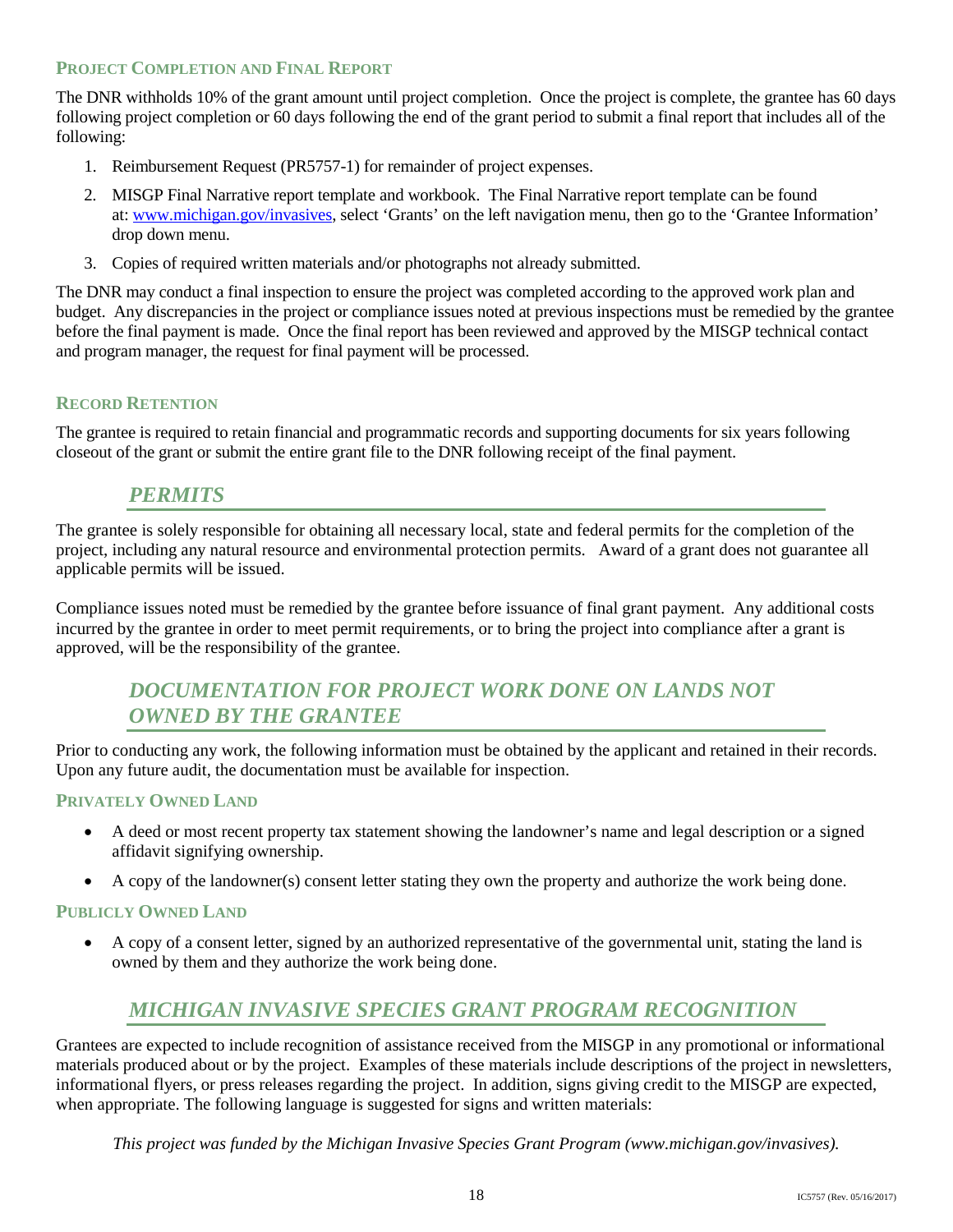# *PAYMENT OF GRANT FUNDS*

## <span id="page-21-0"></span>**PAYMENT REQUEST FORM**

 A project agreement must be executed before a grantee can incur any expenses or receive any grant funds. The grantee is required to complete a MISGP Reimbursement Request (PR5757-1) and submit it to the DNR's MISGP program manager. The PR5757-1 can be found at: www.michigan.gov/invasives; select 'Grants' on the left navigation menu, then go to the 'Grantee Information' drop down menu.

 **Grantees must submit documentation for all match and all grant expenses claimed on the payment request form. The DNR will make payment based on the grant percentage listed on the signed project agreement.** 

## **ADVANCE PAYMENT**

 The grantee may request a one-time advance up to 25% of the approved grant amount after a project agreement has been executed. The advance request must be submitted to the MISGP program manager using the MISGP Reimbursement reimbursement requests are submitted. Request form (PR5757-1). Advances may be floated until the end of the project period or may be earned back as

## **CONTRACTING AND PROCUREMENT REQUIREMENTS**

The grantee may not use contractors or vendors that are debarred, suspended, declared ineligible or voluntarily excluded from doing business with the State of Michigan or any Federal department or agency. The grantee must consult both the State of Michigan debarred vendor list as well as the federal list at [www.sam.gov.](http://www.sam.gov/)

*Purchases and contracts between \$2,500 and \$10,000:* 

- Written specs must be developed
- A minimum of three written quotes must be solicited
- Submit Notification of Contractor/Vendor Selection and Bid Tabulation Approval form (PR1911-1) and related documents to DNR for approval.
- Award must be made to the source submitting the lowest qualified quote

*Purchases and contracts over \$10,000:* 

- A Request for Proposal (RFP) must be developed
- The RFP must be approved by DNR
- The approved RFP must be advertised publicly for a minimum of five (5) days
- documents to DNR for approval • Submit Notification of Contractor/Vendor Selection and Bid Tabulation Approval form (PR1911-1) and related
- Award must be made to the source submitting the lowest qualified bid

 If you are unsure if the bids will be below or above \$10,000, follow the procedure for purchases and contracts over For purchases over \$10,000, DNR review of your plans, specifications, and bid documents must occur before the contract is advertised or solicitation begins. Once bids have been opened, they cannot be altered, nor can negotiations take place. \$10,000.

#### *Over-budget bids:*

 There are times when bids are received that are much higher than anticipated. There are a number of options that can be pursued in this situation. These options include:

- 1. Alter the plans and/or specifications and either re-advertise or issue a post-bid addendum to all bidders.
- 2. Divide the contract into smaller contracts and re-advertise.
- 3. If there is sufficient time left in the project period, wait until market conditions are more favorable and then readvertise the bid.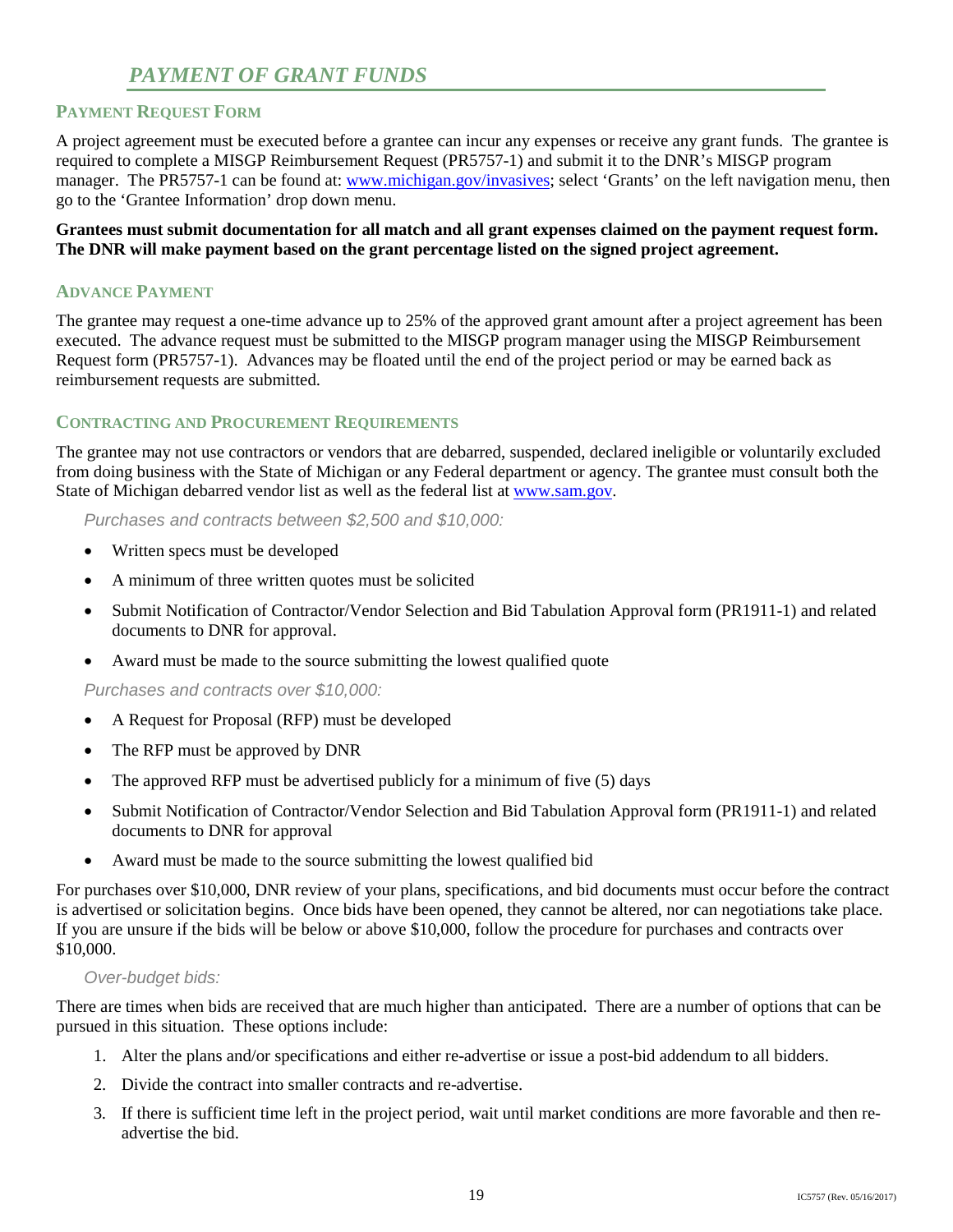Using this method to manipulate the bid with the goal of awarding the contract to a specific bidder is unacceptable 4. If the bids are based on unit pricing, determine the low bidder following alteration of the plans and/or specifications. and will not be approved.

 If products or services are more than 20% over the amount approved on the PR1911-1, a written justification detailing why the overage occurred must be submitted and approved by the DNR prior to submitting the expense for reimbursement. If no justification and approval is on file, the payment may be processed for the amount originally approved on the PR1911-1.

## *Contractor/vendor selection and approval:*

 and Bid Tabulation Approval form (PR1911-1) along with a quote/bid tab that lists all bids received and the bid amount. The PR5757-1 can be found at: **www.michigan.gov/invasives**, select 'Grants' on the left navigation menu, then go to the The DNR must approve your choice of contractor/vendor when the contract/purchase exceeds \$2,500. The award must go to the lowest qualified quote/bid. Submit to the MISPG project manager the Notification of Contractor/Vendor Selection 'Grantee Information' drop down menu.

If the lowest bid is not selected, written justification must be submitted with the Notification of Contractor/Vendor Selection and Bid Tabulation Approval form (PR1911-1) and written approval from the DNR must be received prior to awarding a contract.

 description of the efforts taken to advertise for bids or solicit quotes. The DNR must approve the selection prior to At times, a low number of bids or fewer than three quotes may be received. In this situation, re-bid the contract or solicit more quotes. If there are circumstances that prevent receiving better results, submit the Notification of Contractor/Vendor Selection and Bid Tabulation Approval form (PR1911-1) with written justification for awarding the contract, including a awarding a contract.

## **DNR REVIEW OF REIMBURSEMENT REQUESTS**

 The following documentation is required for each type of purchase under the grant program and must be submitted with the MISGP Reimbursement Request form (PR5757-1) discussed above.

| Expense                         | <b>Documentation Retention Level for ALL Grantees and</b>                                                                                                                                                                                                                                                                                                                                                                                                           | Pre-Approval                         | Forms    |
|---------------------------------|---------------------------------------------------------------------------------------------------------------------------------------------------------------------------------------------------------------------------------------------------------------------------------------------------------------------------------------------------------------------------------------------------------------------------------------------------------------------|--------------------------------------|----------|
| Type                            | <b>Submission Required for Level 1</b>                                                                                                                                                                                                                                                                                                                                                                                                                              | Necessary?                           | Required |
| <b>Staff Time for</b><br>Direct | Reimbursement time period<br>$\left( \right)$                                                                                                                                                                                                                                                                                                                                                                                                                       | Yes, if employee<br>is not listed on | PR5757-1 |
| Activities                      | Employee name<br>2)                                                                                                                                                                                                                                                                                                                                                                                                                                                 | the original<br>application form     |          |
|                                 | <b>Amount Requested</b><br>3)                                                                                                                                                                                                                                                                                                                                                                                                                                       |                                      |          |
|                                 | Timesheets or financial reports that:<br>4)<br>Provide reasonable assurance of accuracy supported by a<br>system of internal control;<br>Reflect the total activity for which the employee was<br>compensated, not to exceed 100% of compensated activities;<br>Encompass all other compensated activities;<br>Support the distribution of the employee's salary or wages<br>among specific cost objectives if the employee works on<br>more than one type of award |                                      |          |
| Fringes                         | Items 1-4 under "Staff Time for Direct Activities"<br>$\left( \right)$                                                                                                                                                                                                                                                                                                                                                                                              | No                                   | PR5757-1 |
|                                 | Amount requested;<br>2)<br>AND if not broken out in a financial report:                                                                                                                                                                                                                                                                                                                                                                                             |                                      |          |
|                                 | Benefit type* (ex. social security, retirement, health, etc.);                                                                                                                                                                                                                                                                                                                                                                                                      |                                      |          |
|                                 | Rate used for each benefit type* (e.g., 7.56% of gross pay)                                                                                                                                                                                                                                                                                                                                                                                                         |                                      |          |
|                                 | *benefit breakdown only needs to be provided once per employee                                                                                                                                                                                                                                                                                                                                                                                                      |                                      |          |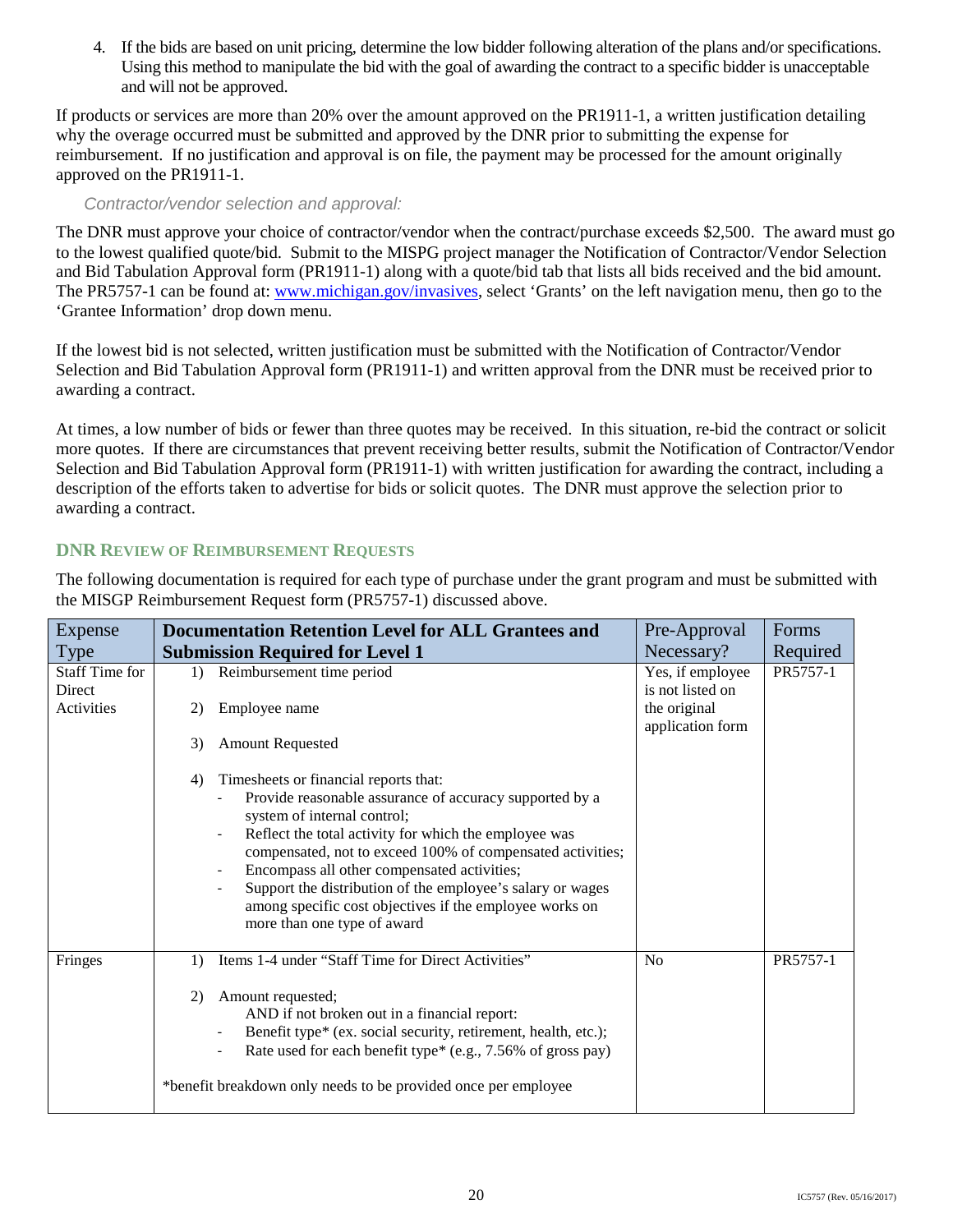| Purchases less<br>than \$2,500                                                                          | Paid receipt showing date of payment and zero balance<br>1)<br>OR invoice AND proof of payment (paid invoice from company,<br>credit card receipt, cancelled check, EFT/ACH transaction, or<br>copy of front of check and corresponding bank statement)<br><b>Amount Requested</b><br>2)<br>Description of item use if not apparent<br>3)                                                                                                                                                              | N <sub>o</sub>                                                                                                                                                                       | PR5757-1             |
|---------------------------------------------------------------------------------------------------------|--------------------------------------------------------------------------------------------------------------------------------------------------------------------------------------------------------------------------------------------------------------------------------------------------------------------------------------------------------------------------------------------------------------------------------------------------------------------------------------------------------|--------------------------------------------------------------------------------------------------------------------------------------------------------------------------------------|----------------------|
| Purchases<br>between<br>\$2,500 and<br>\$10,000                                                         | Paid receipt showing date of payment and zero balance<br>1)<br>OR invoice AND proof of payment (paid invoice from company,<br>credit card receipt, cancelled check, EFT/ACH transaction, or<br>copy of front of check and corresponding bank statement)<br><b>Amount Requested</b><br>2)<br>PR1911-1 and required documents<br>3)<br>Written specifications<br>Three written quotes<br>Quote tabulation (list of all quotes received)                                                                  | Yes, approval of<br>selected<br>quote before<br>award (lowest<br>qualified)                                                                                                          | PR5757-1<br>PR1911-1 |
| Purchases<br>\$10,000 and<br>above                                                                      | <b>Review MISGP Handbook "Contracting and Procurement</b><br>Requirements" section for details on steps required prior to purchasing<br>or contracting.<br>Paid receipt showing date of payment and zero balance OR<br>1)<br>invoice AND proof of payment (paid invoice from company,<br>credit card receipt, front and back of cancelled check, EFT/ACH<br>transaction, or copy of front of check and corresponding bank<br>statement)<br>2)<br><b>Amount Requested</b>                               | Yes,<br>Approval of<br>1)<br>RFP or ITB<br>language be<br>fore<br>advertising<br><b>AND</b><br>Approval of<br>2)<br>selected<br>bid before<br><u>award</u><br>(lowest)<br>qualified) | PR5757-1<br>PR1911-1 |
| Rented<br>Equipment or<br>Vehicles<br>(must abide<br>by purchasing<br>requirements,<br>if applicable)   | Paid invoice/receipt (which includes types of equipment, dates<br>1)<br>and hours of use, and the rate) showing date of payment and zero<br>balance OR invoice (which includes types of equipment, dates<br>and hours of use, and the rate) AND proof of payment (paid<br>invoice from company, credit card receipt, front and back of<br>cancelled check, EFT/ACH transaction, or copy of front of check<br>and corresponding bank statement)<br>Fuel receipts<br>2)<br>3)<br><b>Amount Requested</b> | N <sub>o</sub>                                                                                                                                                                       | PR5757-1             |
| Donations-<br>Volunteer<br>Services<br>(must be an<br>integral and<br>necessary part<br>of the project) | Unskilled Labor (minimum wage)<br>Sign in sheet containing:<br>1)<br>Date<br>Hours<br>Current minimum wage charged<br>Total cost charged to project<br>Signature of volunteer<br>Signature of project supervisor<br>Skilled Labor (professional operating in their professional capacity)*<br>2) Letter with dates and hours of work, hourly rate, total amount<br>charged and signature of laborer<br><b>Amount Requested</b><br>3)                                                                   | N <sub>o</sub>                                                                                                                                                                       | PR5757-1             |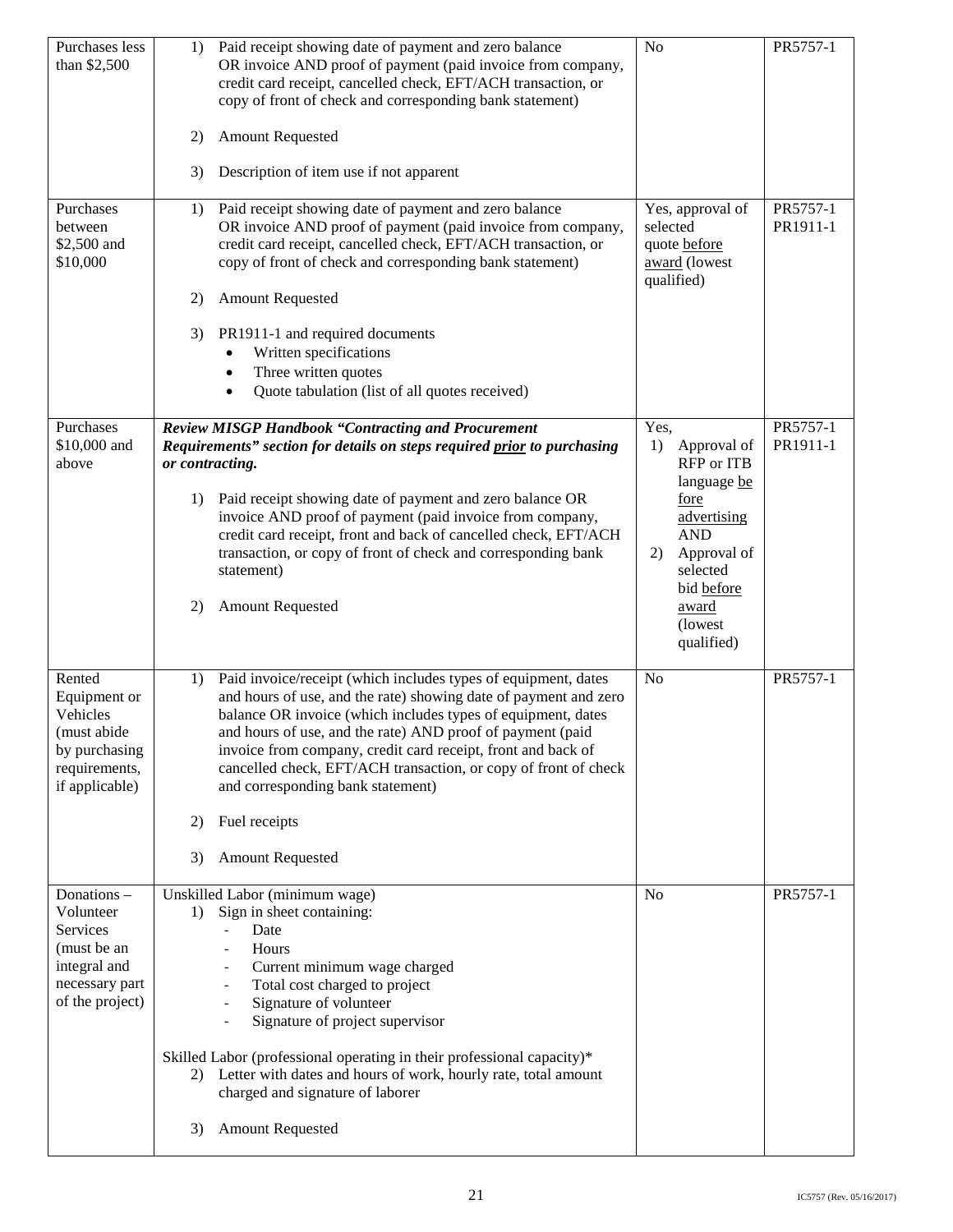| Donations-<br>Supplies $&$<br>Materials | Donation letter or invoice with amount of donated material, rate<br>1)<br>per unit, and total. Signed and dated by the donating agency                                                                                                    | No                                                | PR5757-1 |
|-----------------------------------------|-------------------------------------------------------------------------------------------------------------------------------------------------------------------------------------------------------------------------------------------|---------------------------------------------------|----------|
|                                         | Evidence of fair market value (i.e., internet evidence of local<br>2)<br>purchase, rental rates)                                                                                                                                          |                                                   |          |
|                                         | <b>Amount Requested</b><br>3)                                                                                                                                                                                                             |                                                   |          |
| Donations or<br>Use of Your<br>Own      | Type of donated equipment, date, hours used, rate per hour (or<br>1)<br>MDOT rental rate and #) and total                                                                                                                                 | N <sub>o</sub>                                    | PR5757-1 |
| Equipment                               | Evidence of fair market value if MDOT rental rates do not apply<br>2)                                                                                                                                                                     |                                                   |          |
|                                         | <b>Amount Requested</b><br>3)                                                                                                                                                                                                             |                                                   |          |
| Donations-<br>Space                     | Address and specifications of donated space, dates of use, rental<br>1)<br>rate, and total. Signed and dated by the donated agency (if space<br>is not 100% for MISGP use, the donation must be prorated and<br>the methodology provided) | No                                                | PR5757-1 |
|                                         | Evidence of the fair market value of similar space in the local<br>2)<br>area                                                                                                                                                             |                                                   |          |
|                                         | <b>Amount Requested</b><br>3)                                                                                                                                                                                                             |                                                   |          |
| Mileage for<br>Personal or<br>Company   | Log that includes name of employee, date, start location, end<br>1)<br>location, and total mileage* for each trip and total for the log                                                                                                   | N <sub>o</sub>                                    | PR5757-1 |
| Vehicles                                | <b>Amount Requested</b><br>2)                                                                                                                                                                                                             |                                                   |          |
|                                         | *Mileage reimbursement is based on current State of Michigan rates.                                                                                                                                                                       |                                                   |          |
| Meals for<br>Employees in               | Receipts*<br>1)                                                                                                                                                                                                                           | N <sub>o</sub>                                    | PR5757-1 |
| <b>Travel Status</b>                    | <b>Amount Requested</b><br>2)                                                                                                                                                                                                             |                                                   |          |
|                                         | *Limited to State of Michigan meal rates and regulations; universities<br>may use established per diems (must provide per diem policy)                                                                                                    |                                                   |          |
| Hotels,<br>Conferences,                 | Total hotel, conference, and/or airfare charges by employee<br>1)                                                                                                                                                                         | Yes, to ensure the   PR5757-1<br>applicability to |          |
| & Airfare                               | Receipts for all charges<br>2)                                                                                                                                                                                                            | grant                                             |          |
|                                         | If attending a conference, a copy of the agenda<br>3)                                                                                                                                                                                     |                                                   |          |
|                                         | <b>Amount Requested</b><br>4)                                                                                                                                                                                                             |                                                   |          |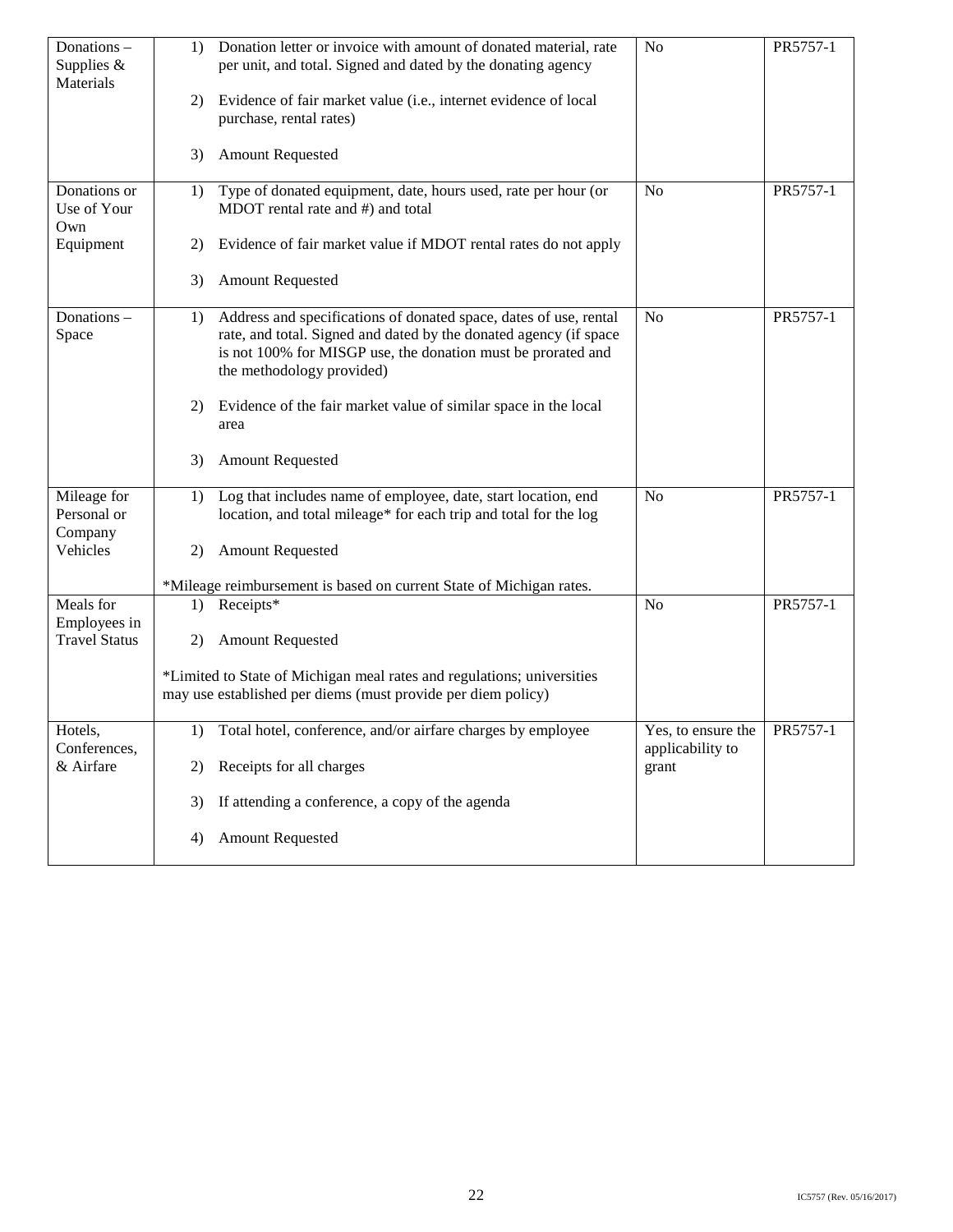# *APPENDIX A: MICHIGAN COOPERATIVE INVASIVE SPECIES MANAGEMENT AREAS*

<span id="page-25-0"></span>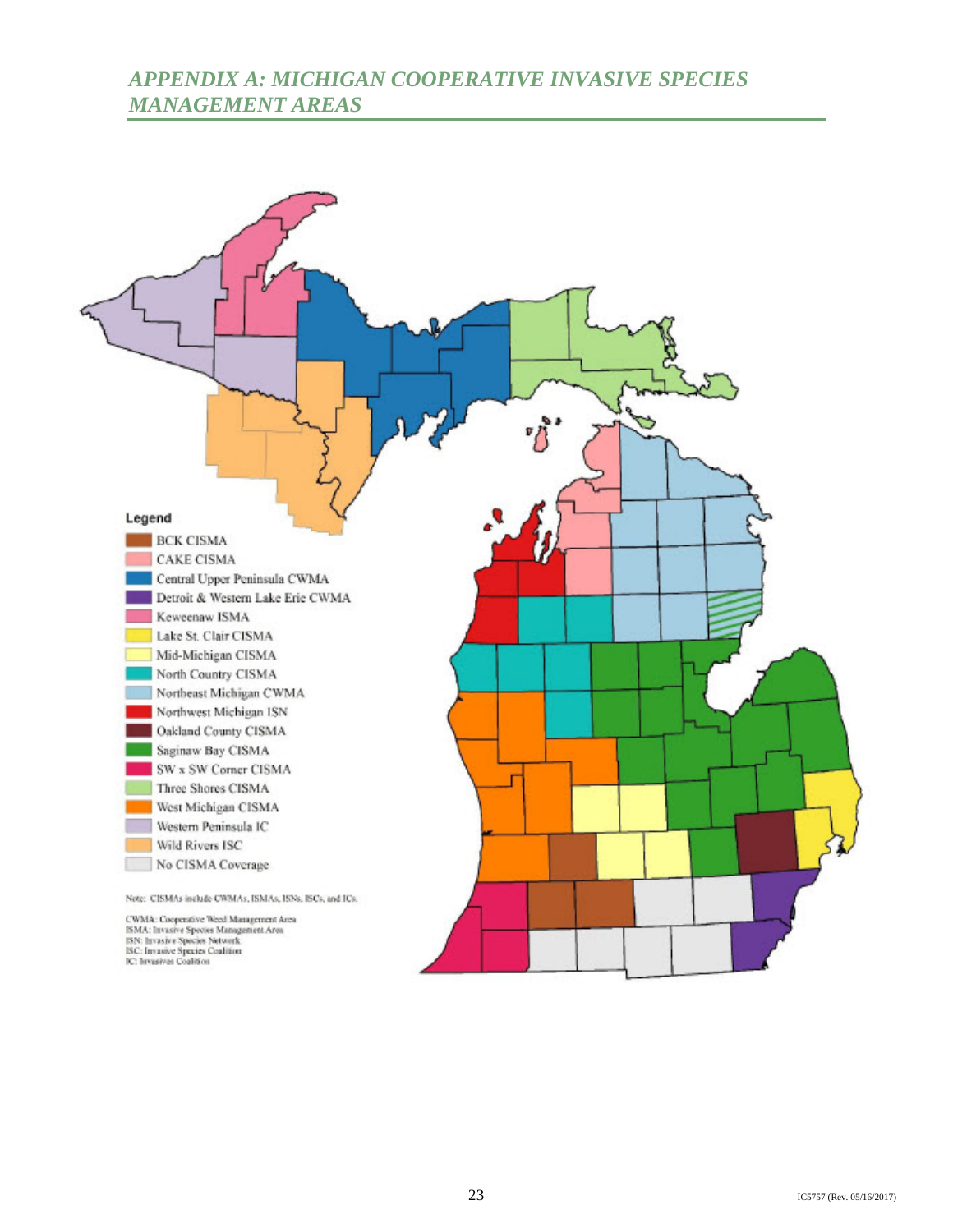# *APPENDIX B: MICHIGAN'S WATCH LIST SPECIES*

<span id="page-26-0"></span> Michigan's Watch List species have either never been confirmed in the wild or have a limited distribution in the state. Early detection and monitoring for these species is crucial to prevent establishment and spread and reduce impacts.

## *Insects and Tree Diseases*

- • Asian longhorned beetle (*Anoplophora glabripennis*)
- • Balsam woolly adelgid (*Adelges piceae*)
- • Hemlock woolly adelgid (*Adelges tsugae*)
- Thousand cankers disease (*Geosmithia morbida*)

## *Terrestrial Animals*

• Nutria (*Myocastor coypus*)

## *Aquatic Animals*

- Asian carp
	- o Silver carp (*Hypophthalmichthys molitrix*)
	- o Bighead carp (*Hypophthalmichthys noblis*)
	- o Grass carp (*Ctenopharyngodon idella*)
	- o Black carp (*Mylopharyngodon piceus*)
- • Northern snakehead (*Channa argus*)
- • Red swamp crayfish (*Procambarus clarkii*)
- • New Zealand mudsnail (*Potamopyrgus antipodarum*)

## *Terrestrial Plants*

- • Asiatic sand sedge *(Myriophyllum aquaticum)*
- • Chinese yam *(Dioscorea oppositifolia L.)*
- • Himalayan balsam *(Impatiens glandulifera)*
- • Japanese stiltgrass *(Microstegium vimineum* (Trin.) A. Camus)
- • Kudzu *(Pueraria montana* var*. lobata)*
- Mile-a-minute weed *(Persicaria perfoliata)*

## *Aquatic Plants*

- • Parrot feather (*Myriophyllum aquaticum*)
- • Yellow floating heart (*Nymphoides peltata*)
- • European frogbit (*Hydrocharis morsus-ranae*)
- • European water clover (*Marsilea quadrifolia*)
- • Brazilian elodea (*Egeria densa*)
- • Hydrilla (*Hydrilla verticillata*)
- • Water chestnut (*Trapa natans*)
- • Water hyacinth (*Eichhornia crassipes*)
- • Water lettuce (*Pistia stratiotes*)
- Water soldier (Stratiotes aloides)